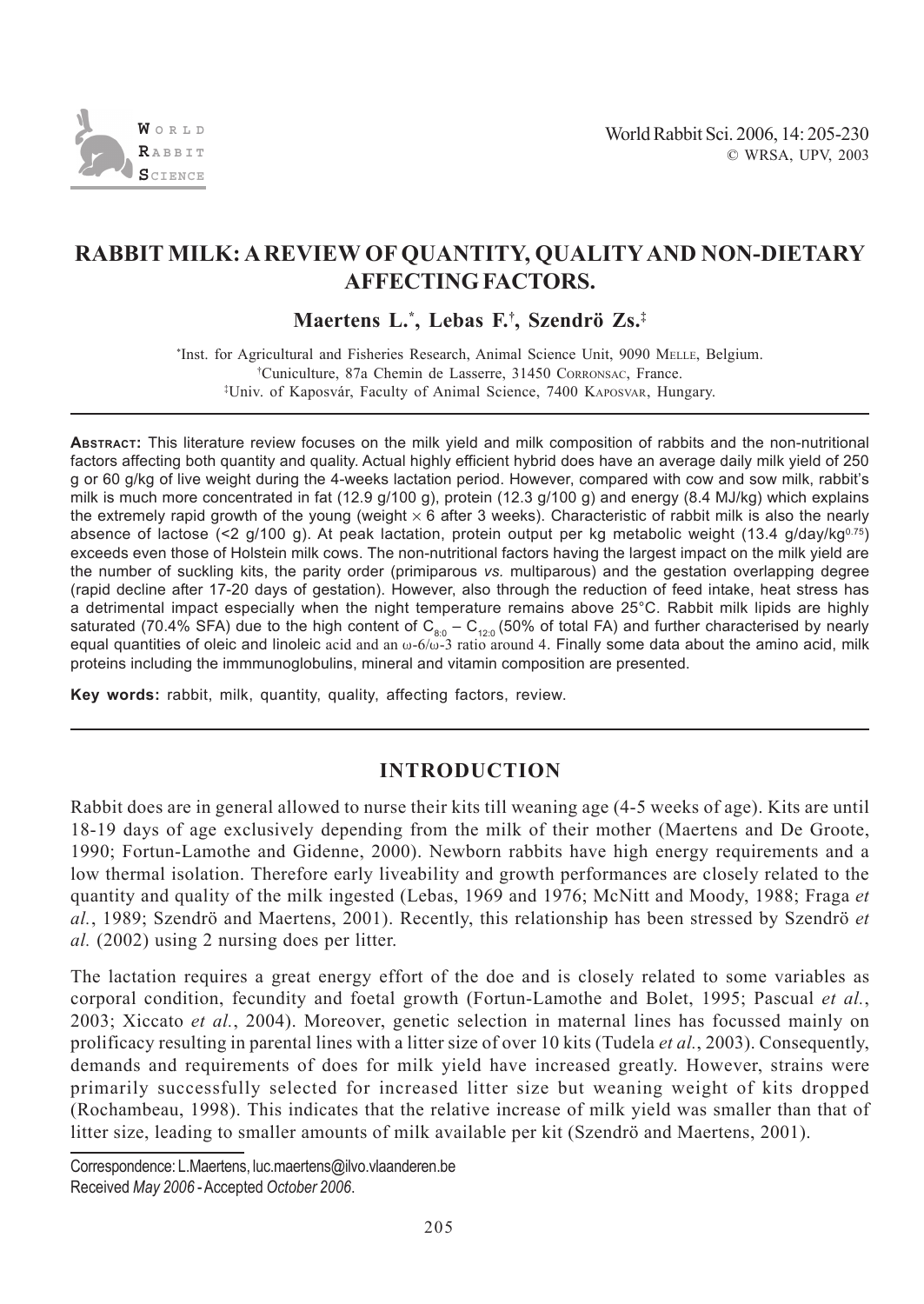Rabbit milk is collected for the production of recombinant proteins in transgenic animals (Castro *et al.*, 1999; Bõsze and Houdebine, 2006). The high protein content of rabbit milk together with the high yield/kg live weight and the rapid reproduction rhythm are attractive characteristics to use rabbits for this purpose. Nevertheless, milking of rabbit does remain an exceptional goal. Consequently, information relating with milk yield and composition remains relatively scarce although interesting work was already executed, mainly in France, already 35 years ago (Lebas, 1968, 1969, 1971 and 1976; Lebas *et al.*, 1971). The present review intends to update this information and to discuss the main factors influencing milk yield and milk composition of does used for meat production. Dietary effects on milk yield and composition were recently reviewed by Pascual *et al.* (2003) and thus they should be only marginally mentioned in this review.

## **METHODOLOGY USED TO MEASURE THE MILK YIELD OR TO COLLECT SAMPLES**

#### **Direct method**

In larger animal species (e.g. cows, sheep), mechanical or manual milking is used as direct method to measure milk production. Also for rabbits milking machines were developed and described (Lebas, 1970; Schley, 1975; Marcus *et al.*, 1990). Milking or sampling is always done after a 24-hour separation of mother and kits avoiding the free suckling of kits. Females have to be treated with oxytocine in order to stimulate the milk ejection. When the females are fixed in a comfortable position with suitable milking equipment, equivalent or higher amounts than that ingested by the kits at one suckling can be collected (Lebas, 1970). This methodology is generally used for the collection of milk from transgenic rabbits (BioProtein Technologies, 2006). However, in animal research studies, this methodology is not used to determine the milk yield capacities during the whole lactation period.

#### **Indirect measurement**

The nursing behaviour of the rabbit is characterised by a daily short event of only 3-4 minutes (Cross, 1952; Hudson *et al.*, 2000). Although most does show a strong circadian basis with one nursing event every 24 hours, a limited number of females nurse their kits more than once a day (Zarrow *et al.*, 1965; Hoy and Selzer, 2002; Matics *et al.*, 2004). However, it has not been demonstrated that more milk is produced or that kits grow faster when the doe performs (or is allowed or not) more than one nursing a day (Hudson *et al.*, 2000). For example Zarrow *et al.* (1965) have observed exactly the same daily gain, day after day, from 2 to 30 days after kindling for kits able to suckle their mother freely, only once or twice a day. An explanation could be found in the observations of Calvert and Knight (1982) that milk secretion is performed at a constant speed during the 24 hours following a nursing and thereafter dropped dramatically. Nevertheless with the double suckling method, Gachev (1971b) observed a slight reduction of milk production during the last 6 hours fraction of the 24 hours period (19.4% of the total yield vs 24.8% to 28.0% for the 3 others 6 hours periods).

As a consequence of the nursing behaviour, daily milk yield can easily and accurately measured by determining the weight difference of the doe before and after nursing (Lebas, 1968). This weightsuckle-weight method is widespread used for research purposes and has an advantage over weighing of the kits. Kit weighing is more difficult because they are nervous and the accuracy is lower because kits show some urine losses even during the suckling event (Lebas, 1971).

During the first stage of the lactation period, the next box can be closed and daily opened to nurse the kits and to determine the milk yield. However, once the kits starts to consume solid feed, from day 18 onwards (Fortun-Lamothe and Gidenne, 2000), housing of the kits has to be in a separated cage or in an adapted cage to allow both the milk yield determination as the normal development of the kits (Fortun-Lamothe *et al.*, 2000).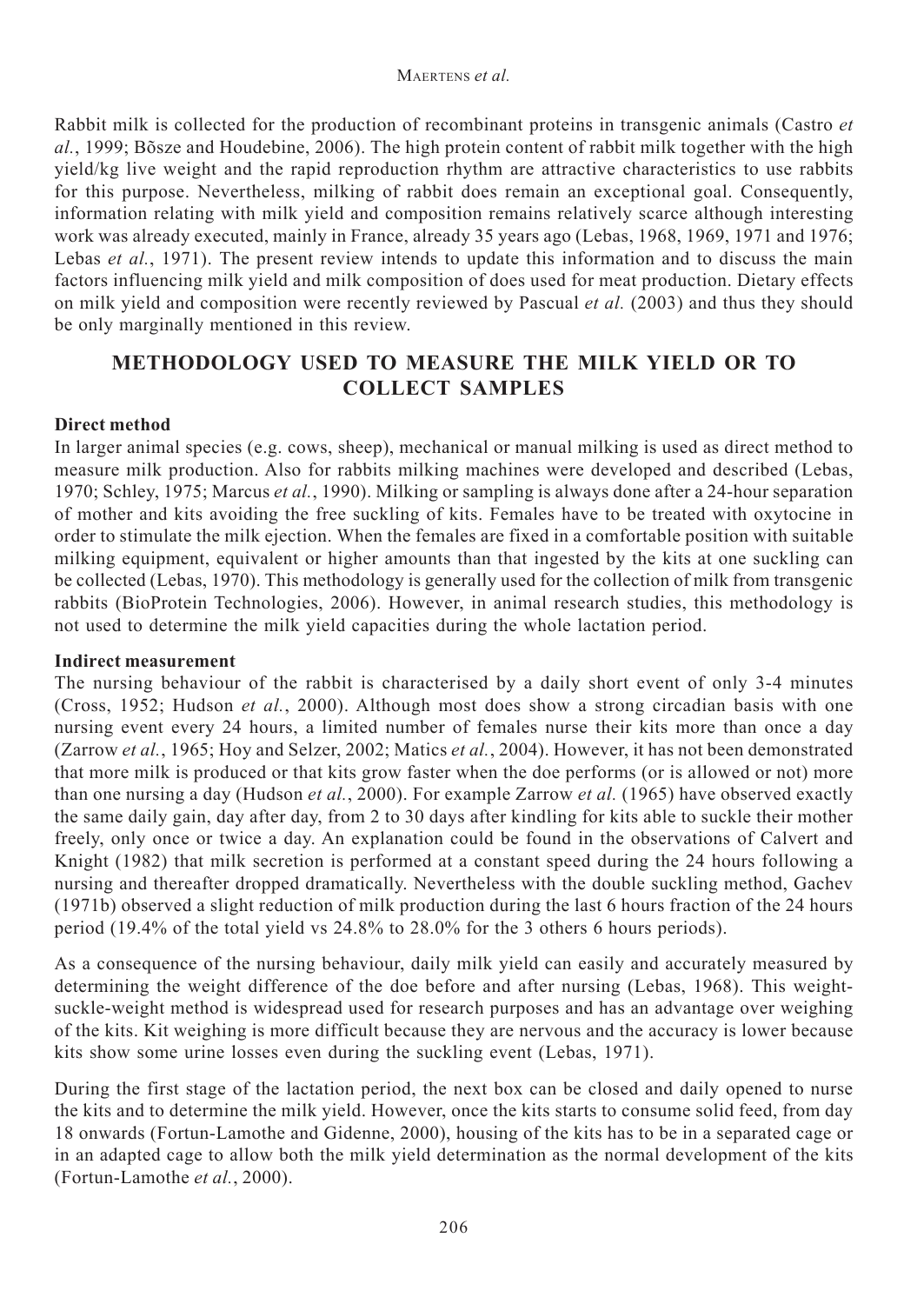The indirect measurement of the milk yield is a time and labour consuming method. However, when only 3 measures per week are executed, total yield can be calculated with a high accuracy ( $R^2$ =0.982; RSE=5.2) (Fernández-Carmona *et al.*, 2004). Using a quadratic regression model obtained from 3 measurements per week (9 in total), Fortun-Lamothe and Sabater (2003) estimated daily and total milk yield of each doe in the 0-21 days lactation period.

## **Estimation based on the growth of the suckling kits**

There exist a high correlation between the milk production and the growth of the kits because rabbit kits do not show significant feed intake before the age of 18-19 days (Maertens and De Groote 1990; Fortun-Lamothe and Gidenne, 2000). The highest correlations reported are for the period between birth and 21 days of age and amount to 0.90 (Lebas, 1969), 0.91 (Fortun-Lamothe and Sabater, 2003) or even 0.99 (Lukefahr *et al.*, 1983). Weight gain of the litter at a later stage is much less correlated with the milk yield in the corresponding period (Lebas, 1969). Although litter weight at 21 days is highly correlated with the milk yield (R<sup>2</sup>=0.917; RSE=11.5) (Fernández-Carmona *et al.*, 2004), litter weight gain at 21 days is a better predictor of the doe milk yield than litter weight at 21 days (Fortun-Lamothe and Sabater, 2003).

For actual high productive hybrid does the following equation was drawn (Fortun-Lamothe and Sabater, 2003):

Milk yield 0-21 d (g) =  $1.69 \times$  weight gain of the litter 0-21 d (g) + 362 (r=0.91)

## *Collection of samples*

There are different methods to collect milk samples. Apart from a milking machine, samples can be collected by manual milking by gently pushing on the mammary gland. An experienced person can collect during 1-2 minutes easily 20 ml even without injection of oxytocin (authors' personal observations). Although Lebas (1971) did not find significant differences in the composition of 4 consecutive samples of 45-70 g, he recommends for analysis a sample quantity of at least a quarter of the total amount present. However, it was never proved that the composition of the first 20 g by e.g. hand milking is not representative for the total quantity.

Another milk collection method is to take, immediately after the nursing, a sample out of the kit's stomach by means of an orally introduced stomach tube (Fraga *et al.*, 1989; De Blas *et al.*, 1995). This method is easy but some contamination may occur with gastric secretions and with the residual milk still contained in the stomach even after a 24 hours period (authors' personal observations).

## **MILK YIELD**

The usual lactation period of does is between 4 and 5 weeks depending on the reproduction rhythm and management system. However, mainly for experimental purposes, early weaning is sometimes executed and a shorter lactation period is considered (Xiccato *et al.*, 2004). In absence of a new pregnancy, milk production can continue up to 6 weeks or even a longer period (Cowie, 1968; Lebas, 1969).

Papers dealing with milk yield of does are quite limited and most of them are linked with nutrition experiments. In Table 1 only papers that have measured the milk yield and when does were fed *ad libitum* are considered. Milk yield is often expressed in different ways: i) as the total quantity produced in a certain period ii) as an average production during a period or iii) as the sum of a limited number of determinations. Therefore, it is not easy to compare the data in the different papers including milk yield data. Moreover, many of the results published are strongly influenced by diet or does genotype but also by reproduction rhythm, environmental temperature, parity, and so on. A detailed discussion about their impact on milk yield is presented below.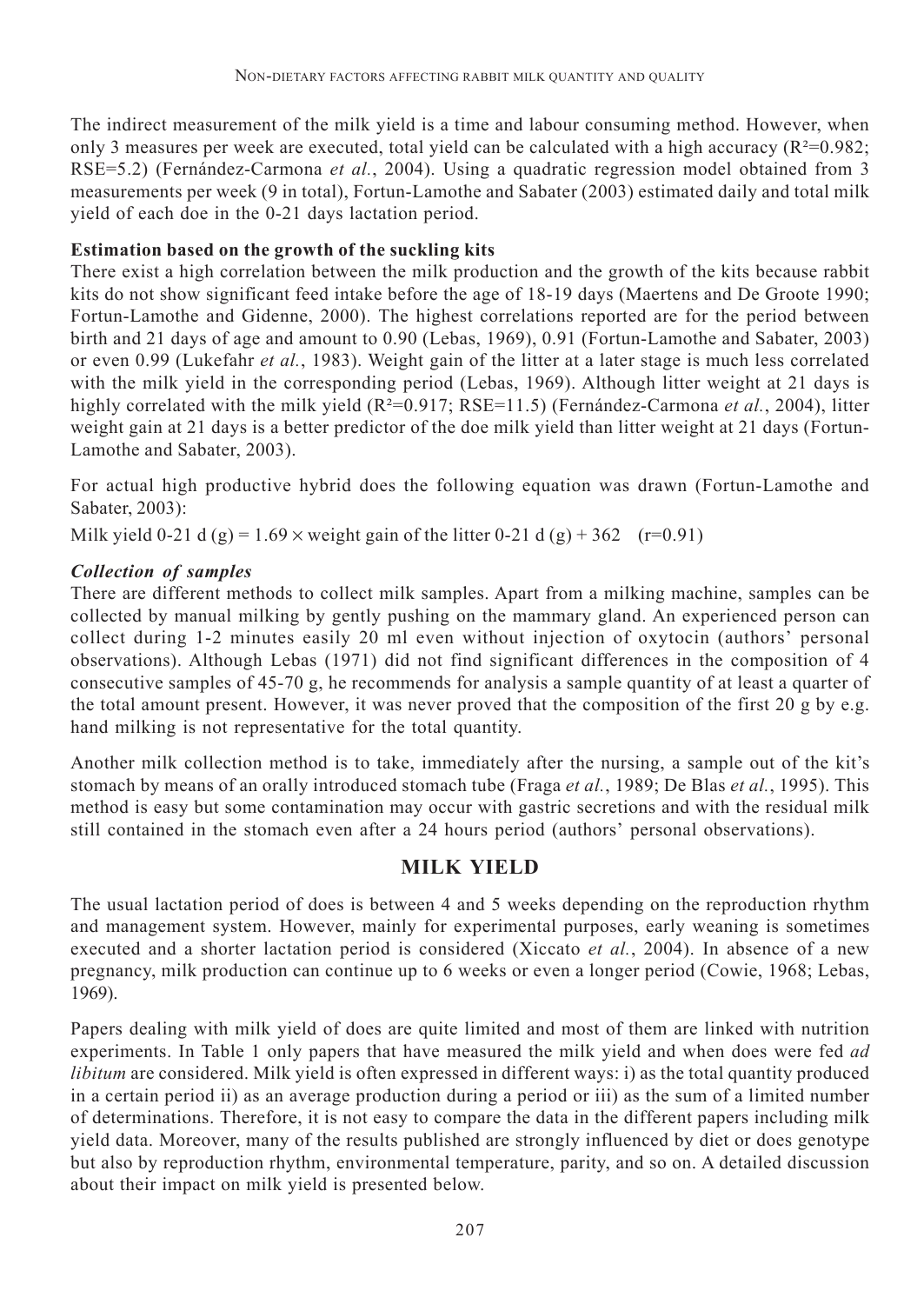#### MAERTENS *et al.*

Based on the data of Table 1, actual strains used for commercial meat production have a 28-days milk yield in their first lactation of about 5.5 kg (Xiccato *et al.*, 1995; Pascual *et al.*, 2002b, Maertens *et al.*, 2006). Multiparous hybrid does, nursing 9-10 kits, have a yield that exceed 7.0 kg during a 28-days lactation period or 250 g/d or around 60 g/d when expressed per kg of live weight (LW) (Fortun-Lamothe and Sabater, 2003; Xiccato *et al.*, 2005; Maertens *et al.*, 2006).

|                          |                                        |                                  |                             |                |                      | Milk yield           |              |              |              |                      |
|--------------------------|----------------------------------------|----------------------------------|-----------------------------|----------------|----------------------|----------------------|--------------|--------------|--------------|----------------------|
| Reference                | Diet                                   | Breed/<br>Strain/Line            | Parity                      | Litter<br>size | No. of<br>lactations | Period               | Total        | Top          | Average      | g/kg                 |
| Lebas, 1968              | Reproduction diet                      | Fauve de                         | Different                   | $8 - 9$        | 143                  | (d)<br>$0 - 42$      | (g)<br>7090  | (g/d)<br>242 | (g/d)<br>169 | $LW^2$<br>42.3       |
|                          |                                        | Bourgogne                        |                             |                |                      |                      |              |              |              |                      |
| Partridge and            | a) Low protein diet                    | New Zealand                      | $2+$                        | 8              | 6                    | $0 - 28$             | 3890         |              | 139          | 34.8                 |
| Allen, 1982              | b) Medium protein diet x Californian   |                                  |                             |                | 6                    | $0 - 28$             | 4820         |              | 172          | 43.0                 |
|                          | c) High protein diet                   |                                  |                             |                | 6                    | $0 - 28$             | 5270         |              | 188          | 47.0<br>$47.2^{(3)}$ |
| Lukefahr et al.,<br>1983 | Reproduction diets                     | <b>NZW</b><br>Californian        | Different NSLS <sup>1</sup> |                | In total:<br>225     | $0 - 21$<br>$0 - 21$ | 3970<br>3060 |              | 189<br>146   | $38.4^{(3)}$         |
|                          |                                        | Cal x NZW                        |                             |                |                      | $0 - 21$             | 4030         |              | 192          | $49.2^{(3)}$         |
|                          |                                        | NZW x Cal                        |                             |                |                      | $0 - 21$             | 3650         |              | 174          | $44.6^{(3)}$         |
| Maertens and De          | Low energy diet                        | Hybrid (Elco)                    | $2 - 5$                     | 8              | 15                   | $0 - 28$             | 6140         |              | 219          | 51.2                 |
| Groote, 1988             | Medium energy diet                     |                                  |                             |                | 16                   | $0 - 28$             | 6330         |              | 226          | 53.4                 |
|                          | High energy diet                       |                                  |                             |                | 15                   | $0 - 28$             | 6810         |              | 243          | 57.3                 |
| Fraga et al.,            | Different reproduction                 | Californian x                    |                             | <b>NSLS</b>    | 22                   | $0 - 28$             | 5680         |              | 203          | 50.7                 |
| 1989                     | diets                                  | New Zealand                      |                             |                | 17                   | $0 - 28$             | 4700         |              | 168          | 42.0                 |
|                          |                                        |                                  |                             |                | 17                   | $0 - 28$             | 5020         |              | 179          | 44.8                 |
|                          |                                        |                                  |                             |                | 17                   | $0 - 28$             | 4600         |              | 164          | 41.0                 |
| McNitt and               | Reproduction diet                      | Californian                      | Different NSLS              |                | 19                   | $0 - 29$<br>$0 - 29$ | 4582         |              | 158          | 40.0                 |
| Lukefahr, 1990           |                                        | New Zealand<br>Palomino          |                             |                | 23<br>22             | $0-29$               | 3973<br>3480 |              | 137<br>120   | 31.9<br>29.0         |
|                          |                                        | White Satin                      |                             |                | 21                   | $0 - 29$             | 3683         |              | 127          | 29.9                 |
| Mohamed and              | Reproduction diet                      | Californian                      | $\overline{\mathcal{C}}$    | 6              | $\overline{4}$       | $0 - 21$             | 3567         |              | 170          | $44.7^{(3)}$         |
| Szendrö, 1992            |                                        | $(3.8 \text{ kg})$               |                             | 8              | 8                    | $0 - 21$             | 3686         |              | 176          | $46.3^{(3)}$         |
|                          |                                        |                                  |                             | 10             | 8                    | $0 - 21$             | 3776         |              | 180          | $47.4^{(3)}$         |
| Khalil, 1994             | Commercial diet                        | Giza White<br>$(3.2 \text{ kg})$ | Different                   |                | 222                  | $0 - 35$             | 3493         |              | 100          | 31.3                 |
| Taboada et al.,          | L-lysine level:                        |                                  |                             |                |                      |                      |              |              |              |                      |
| 1994                     | a) $0.64\%$                            | New Zealand                      | $2+$                        | <b>NSLS</b>    | 14                   | $0 - 30$             | 5820         | 299          | 194          | 50.0                 |
|                          | b) $0.68\%$                            | x Californian                    |                             |                | 14                   | $0 - 30$             | 6280         | 313          | 209          | 53.3                 |
|                          | c) $0.71\%$                            |                                  |                             |                | 14                   | $0 - 30$             | 6440         | 330          | 215          | 55.4                 |
|                          | d) $0.76\%$                            |                                  |                             |                | 14<br>14             | $0 - 30$             | 6850         | 351<br>337   | 228<br>218   | 59.0                 |
|                          | e) $0.82\%$<br>Lactation diets with    | New Zealand                      | $2+$                        | <b>NSLS</b>    | 16                   | $0 - 30$<br>$0 - 30$ | 6550<br>5830 | 297          | 194          | 56.1<br>47.8         |
| De Blas et al.,<br>1995  | different starch and fat x Californian |                                  |                             |                | 16                   | $0 - 30$             | 5820         | 296          | 194          | 49.2                 |
|                          | content                                |                                  |                             |                | 16                   | $0 - 30$             | 6060         | 307          | 202          | 51.3                 |
|                          |                                        |                                  |                             |                | 16                   | $0 - 30$             | 5940         | 292          | 198          | 49.4                 |
|                          |                                        |                                  |                             |                | 16                   | $0 - 30$             | 5730         | 297          | 191          | 48.8                 |
| Xiccato et al.,          | Medium energy level                    | Hybrid                           | 1                           | 8              | 16                   | $0 - 30$             | 5130         |              | 171          | 42.3                 |
| 1995                     | High energy level                      | (Provisal)                       |                             |                | 17                   | $0 - 30$             | 5400         |              | 180          | 44.3                 |
|                          | High fat level                         |                                  |                             |                | 15                   | $0 - 30$             | 5730         |              | 191          | 47.3                 |
| De Blas et al.,          | Threonine level:                       |                                  |                             |                |                      |                      |              |              |              |                      |
| 1998                     | a) $0.54\%$                            | Hybrids                          | $2+$                        | <b>NSLS</b>    | 16                   | $0 - 30$             | 5400         | 277          | 180          | 43.2                 |
|                          | b) $0.58\%$<br>c) $0.63%$              | (Hyplus)                         |                             |                | 16<br>16             | $0 - 30$<br>$0 - 30$ | 5650<br>5680 | 290<br>287   | 188<br>189   | 45.4<br>45.5         |
|                          | d) $0.68\%$                            |                                  |                             |                | 16                   | $0 - 30$             | 5830         | 300          | 194          | 46.3                 |
|                          | e) 0.72%                               |                                  |                             |                | 16                   | $0 - 30$             | 5780         | 300          | 193          | 46.6                 |

**Table 1**: Description of the papers dealing with milk yield.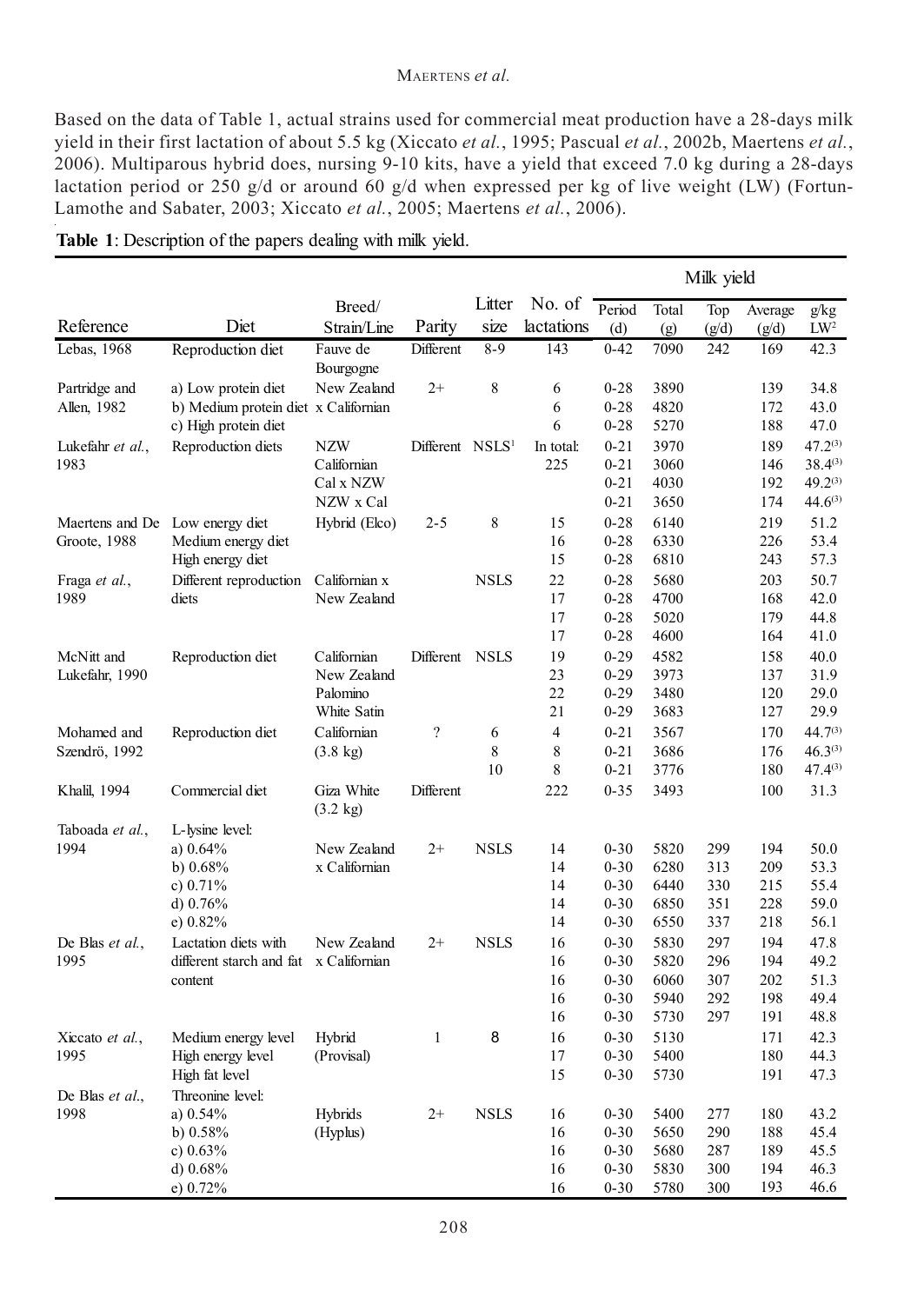| Pascual et al.,<br>1998                | a) Starch rich<br>lactation diet<br>b) Soy oil rich                              | Crossbreed<br>$(V \times A$ rabbit<br>does)                  | $\sqrt{2}$<br>2                     | 8           | 20<br>18                    | $0 - 28$<br>$0 - 28$             | 5348<br>6608                        |     | 191 236                                                                                               | 50.7<br>61.8                 |
|----------------------------------------|----------------------------------------------------------------------------------|--------------------------------------------------------------|-------------------------------------|-------------|-----------------------------|----------------------------------|-------------------------------------|-----|-------------------------------------------------------------------------------------------------------|------------------------------|
| Pascual et al.,<br>1999a               | lactation diet<br>a) Control<br>reproduction diet                                | Crossbreed<br>$(V \times A$ rabbit                           | $2+$                                | 8 or 11     | 40                          | $0 - 35$                         | 5540                                |     | 158                                                                                                   | 40.2                         |
|                                        | b) With added<br>vegetable fat                                                   | does)                                                        |                                     |             | 40                          | $0 - 35$                         | 6263                                |     | 179                                                                                                   | 47.3                         |
|                                        | c) With added animal<br>fat                                                      |                                                              |                                     |             | 40                          | $0 - 35$                         | 6365                                |     | 182                                                                                                   | 46.0                         |
| Pascual et al.,<br>1999b               | a) Low energy diet<br>b) Medium energy diet (V x A rabbit<br>c) High energy diet | Crossbreed<br>does)                                          | $1 - 2 +$<br>$1 - 2 +$<br>$1 - 2 +$ | ± 8         | $21 - 46$<br>20-38<br>18-49 | $0 - 35$<br>$0 - 35$<br>$0 - 35$ | 5740-6090<br>5430-5425<br>5240-5495 |     | $164 - 174$ 44.5 <sup>(3)</sup><br>$155 - 155$ 40.8 <sup>(3)</sup><br>$150 - 157$ 40.3 <sup>(3)</sup> |                              |
| Xiccato et al.,<br>1999                | Lactation diet                                                                   | Hybrid<br>(Provisal)                                         | 1                                   | 8           | 23                          | $0 - 30$                         | 6150                                |     | 205                                                                                                   | 52.6                         |
| Fraga et al.,                          | Different reproduction                                                           | Californian x                                                |                                     | <b>NSLS</b> | 22                          | $0 - 28$                         | 5680                                |     | 203                                                                                                   | 50.7                         |
| 1989                                   | diets                                                                            | New Zealand                                                  |                                     |             | 17                          | $0 - 28$                         | 4700                                |     | 168                                                                                                   | 42.0                         |
|                                        |                                                                                  |                                                              |                                     |             | 17                          | $0 - 28$                         | 5020                                |     | 179                                                                                                   | 44.8                         |
|                                        |                                                                                  |                                                              |                                     |             | 17                          | $0 - 28$                         | 4600                                |     | 164                                                                                                   | 41.0                         |
| Pascual et al.,                        | a) Reproduction diet                                                             | Crossbreed                                                   | $1+2$                               | 8           | 51                          | $0 - 28$                         | 5376                                |     | 192                                                                                                   | $50.5^{(3)}$                 |
| 2000b                                  | b) Alfalfa based diet                                                            | $(V \times A$ rabbit                                         |                                     |             | 52                          | $0 - 28$                         | 4480                                |     | 160                                                                                                   | $42.1^{(3)}$                 |
|                                        | c) Alfalfa based +<br>animal fat                                                 | does)                                                        |                                     |             | 49                          | $0 - 28$                         | 4788                                |     | 171                                                                                                   | $45.0^{(3)}$                 |
| Pascual et al.,                        | a) Animal fat enriched                                                           | Crossbreed                                                   | 1                                   | 10          | 20                          | $0 - 28$                         | 5087                                |     | 182                                                                                                   | 49.7                         |
| 2002a                                  | diet<br>b) Vegetable oil<br>enriched diet                                        | $(V \times A$ rabbit<br>does)                                |                                     |             | 21                          | $0 - 28$                         | 5055                                |     | 181                                                                                                   | 46.2                         |
|                                        | c) Starch rich diet                                                              |                                                              |                                     |             | 23                          | $0 - 28$                         | 4550                                |     | 163                                                                                                   | 42.2                         |
| Pascual et al.,<br>2002 <sub>b</sub>   | a) Control<br>reproduction diet                                                  | Crossbreed<br>$(V \times A$ rabbit                           | $\mathbf{1}$                        | 8           | 22                          | $0 - 28$                         | 4844                                |     | 173                                                                                                   | 43.0                         |
|                                        | b) High fibre followed<br>by control diet                                        | does)                                                        |                                     |             | 24                          | $0 - 28$                         | 5404                                |     | 193                                                                                                   | 48.8                         |
| Fortun-Lamothe<br>and Sabater,<br>2003 | Standard reproduction<br>diet                                                    | Hybrid<br>(INRA)                                             | $2+$                                | 10          | 50                          | $0 - 21$                         | 5300                                | 315 | 252                                                                                                   | 62.2                         |
| Khalil et al.,<br>2004                 | not defined                                                                      | Gabali x<br>Spanisch V<br>line crosses<br>$(3.5 \text{ kg})$ | $1 - 2 +$                           | <b>NSLS</b> | 2141                        | $0 - 28$                         | 4331                                |     | 155                                                                                                   | $44.3^{(3)}$                 |
| Xiccato et al.,                        | Lactation diet                                                                   | Hybrid                                                       | 1; 2; 3                             | 9           | 22                          | $0 - 21$                         | 4242                                |     | 202                                                                                                   | 53.6                         |
| 2004                                   |                                                                                  | (Hyplus)                                                     |                                     |             | 23                          | $0 - 26$                         | 4964                                |     | 191                                                                                                   | 52.3                         |
|                                        |                                                                                  |                                                              |                                     |             | 24                          | $0 - 32$                         | 5774                                |     | 180                                                                                                   | 49.8                         |
| Xiccato <i>et al.</i> ,<br>2005        | Lactation diet                                                                   | Hybrid<br>(Hyplus)                                           | $2+$                                | 10          | 31 23                       | $0 - 21$<br>$0 - 25$             | 5417<br>6296                        |     | 258<br>252                                                                                            | 64.0<br>61.5                 |
| Zerrouki et al.,<br>2005               | Reproduction diet                                                                | Kabylian<br>$(2.8 \text{ kg})$                               | $1 - 4 +$                           | $2 - 8$     | 299                         | $0 - 21$                         | 2180                                | 147 | 104                                                                                                   | $37.2^{(3)}$                 |
| Maertens et al.,<br>2005               | a) Lactation diet<br>b) $\omega$ -3 lactation diet                               | Hybrids<br>$(4.2 \text{ kg})$                                | $1 - 6$                             | $8 - 9$     | 179<br>205                  | d3,5,9,<br>12,16,19              |                                     |     | 244<br>236                                                                                            | $58.1^{(3)}$<br>$56.2^{(3)}$ |
| Maertens et al.,                       | Lactation diet                                                                   | Hybrids                                                      | 12                                  | 7.4         | 45                          | $0 - 29$                         | 5900                                | 256 | 203                                                                                                   | 50.2                         |
| 2006                                   |                                                                                  |                                                              |                                     | $8.8\,$     | 35                          | $0 - 29$                         | 7600                                | 317 | 262                                                                                                   | 61.8                         |
|                                        |                                                                                  |                                                              |                                     |             |                             |                                  |                                     |     |                                                                                                       |                              |

*Continuation Table 1.*

<sup>1</sup> NSLS: not standardised litter size; <sup>2</sup> Recalculated using the given average doe live weight (LW); <sup>3</sup> Recalculated using average strain LW if data were lacking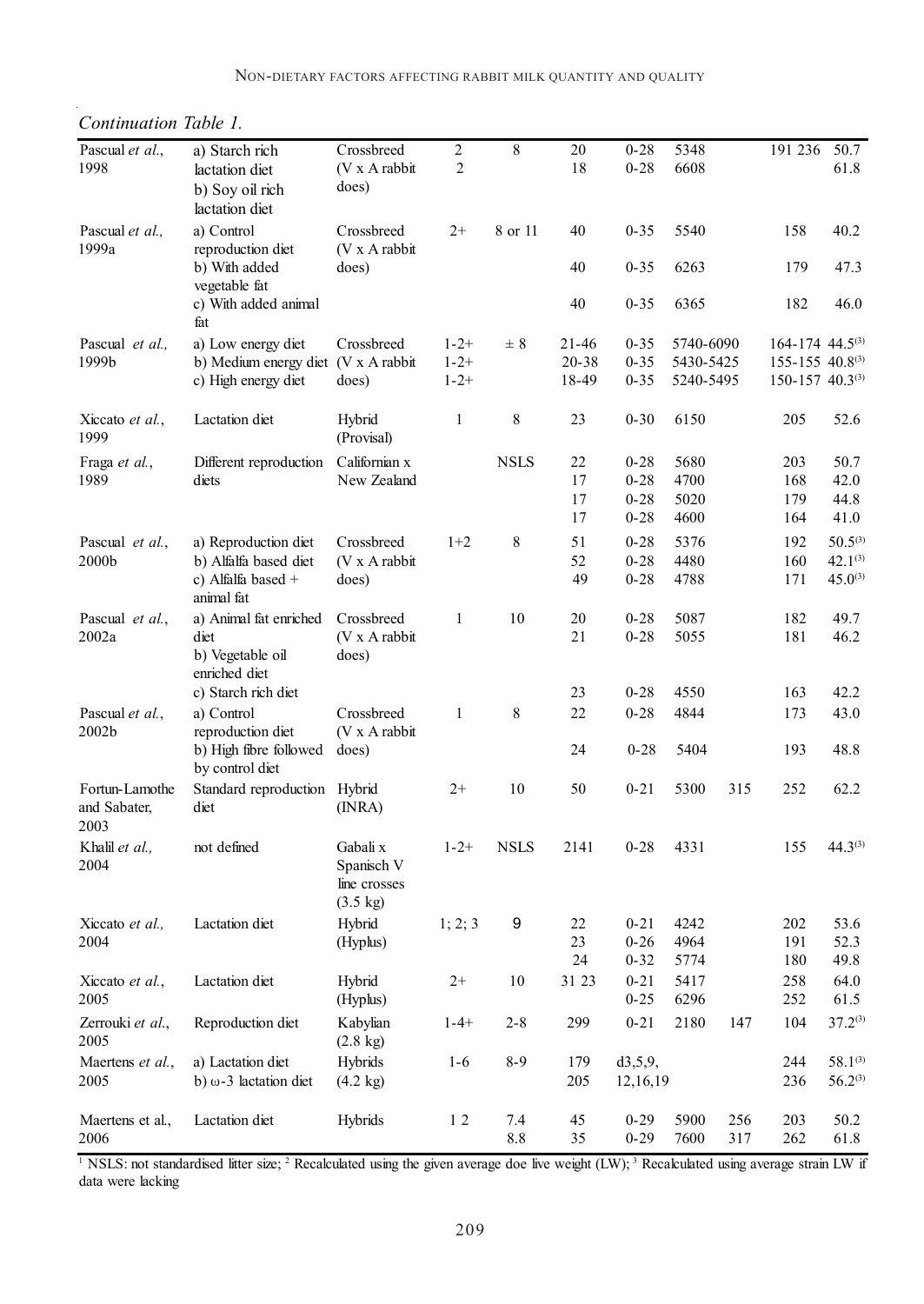| ັ່                                       | Hybrid rabbit does <sup>1</sup> | Holstein $\cos^2$ | Hybrid sows <sup>3</sup> |
|------------------------------------------|---------------------------------|-------------------|--------------------------|
| Live weight (kg)                         | 4.2                             | 650               | 230                      |
| Peak milk yield (kg)                     | 0.320                           | 47.5              | 8.9                      |
| Milk fat $(g/100 g)$                     | 12.9                            | 3.7               | 6.5                      |
| Milk protein $(g/100 g)$                 | 12.3                            | 2.84              | 5.1                      |
| Output/kg live weight (LW)               |                                 |                   |                          |
| Milk $(g/d)$                             | 76                              | 73                | 39                       |
| Fat $(g/d)$                              | 9.8                             | 2.7               | 2.5                      |
| Protein $(g/d)$                          | 9.4                             | 2.1               | 2.0                      |
| Output/kg metabolic weight $(LW^{0.75})$ |                                 |                   |                          |
| Milk $(g/d)$                             | 109                             | 369               | 151                      |
| Fat $(g/d)$                              | 14.1                            | 13.7              | 9.8                      |
| Protein $(g/d)$                          | 13.4                            | 10.5              | 7.7                      |

**Table 2:** Comparison of daily milk yield, fat and protein output at lactation peak between multiparous high productive rabbit does, cows and sows.

<sup>1</sup>Based on data of Table 1 and Table 5; <sup>2</sup>Kay *et al.* (2005); <sup>3</sup>Lauridsen and Danielsen (2004)

Average peak lactation of multiparous commercial hybrids is around 320 g/d (Fortun-Lamothe and Sabater, 2003; Xiccato *et al.*, 2005; Maertens *et al.*, 2006). Expressed per kg LW, peak yield is around 75 g/d and exceeds those of milk cows (Kay *et al.*, 2005) or sows (Lauridsen and Danielsen, 2004) (Table 2). When expressed per kg of metabolic weight, which is preferred by some scientists because of its physiological basis (but not really accurate because it is a production of a milk mass by a body mass), milk production of rabbit is still lower than that of productive Holstein cows or hybrid sows.(Table 2).

### **FACTORS INFLUENCING MILK YIELD**

#### **Lactation stage**

Average lactation curves of multiparous hybrid does at different physiological status are presented in Figure 1 (adapted from Lebas, 1968; Szendrö *et al.*, 1985; Xiccato *et al.*, 1995; Maertens *et al.*, 2006).

The top lactation is situated on day 18-19 after kindling (Lebas, 1968; Maertens and De Groote, 1991; Fortun-Lamothe and Sabater, 2003; Casado *et al.*, 2006). However, in case of deficiencies in aminoacid supply (De Blas *et al.*, 1995; Taboada *et al.*, 1994) or when primiparous does are submitted to the intensive reproduction rhythm, the lactation peak is reached 2-3 days earlier (Maertens and De Groote, 1991; Xiccato *et al.*, 1995; Pascual *et al*, 1999b). Moreover, Lebas (1968) observed a breed difference; Fauve de Bourgogne does reached top lactation 3-4 days (day 21) later than Californian does.

The lactation curve of rabbits is asymmetric with a convex ascending and a concave descending period (Lebas, 1968). The principle component analysis executed by the same author (Lebas, 1976) using 975 lactation curves, revealed that 74.3% of the variability between lactation curves could be explained by 3 main factors. The most important was the total daily amount, followed by a factor expressing the asymmetry of the curve and finally a factor determining the amplitude of the curve, explaining respectively 58.3, 10.1 and 5.8% of the variability.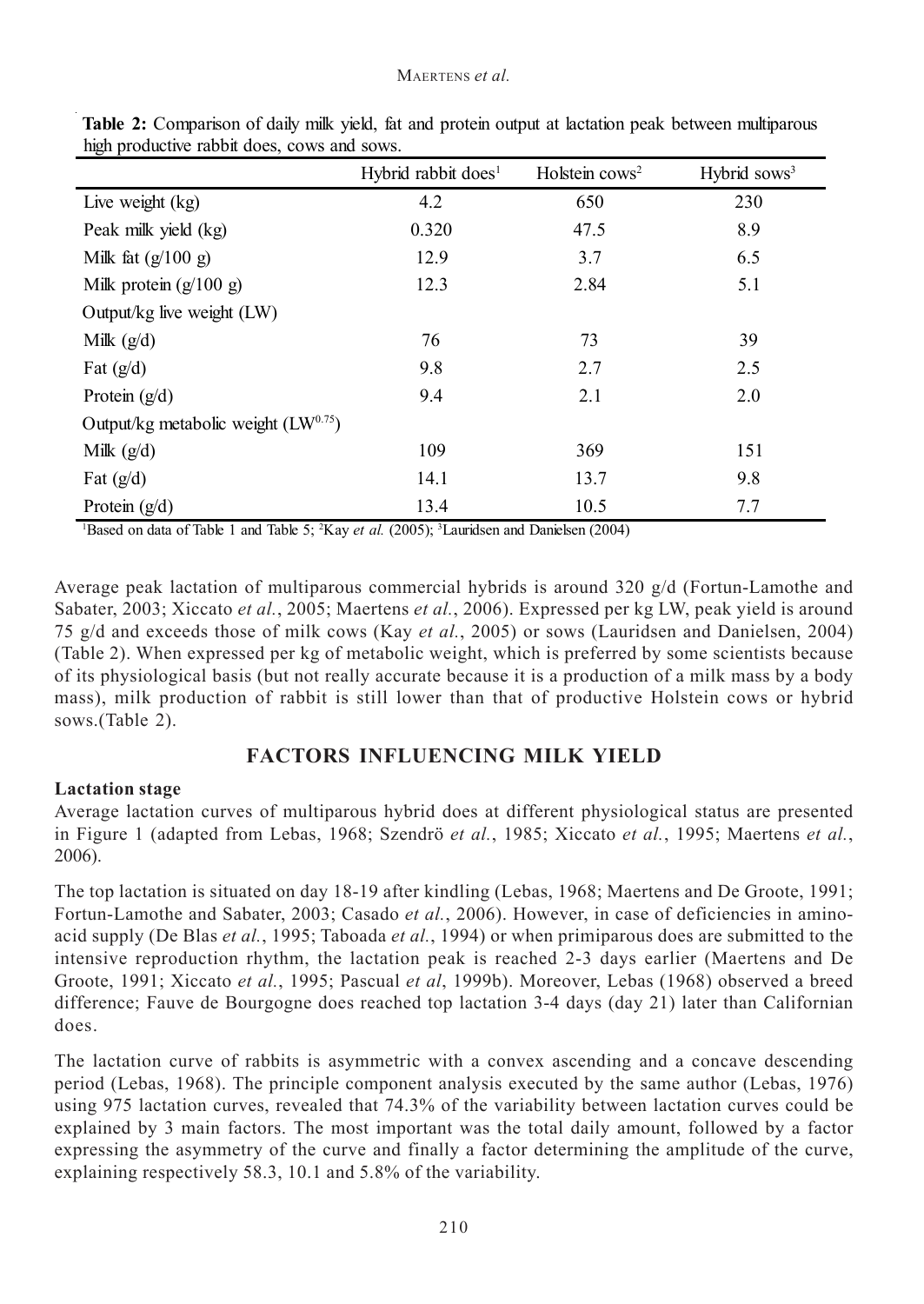

**Figure 1**. Lactation curve of multiparous does according to their physiological status.

Recently Casado *et al.* (2006) proposed different empirical models for the 28-day lactation curve, based on 550 lactation records. The beta-modified equation had a better fit suitability than the quadratic model and the advantage of a greater biological interpretation of its parameters. The following prediction model is proposed (Casado *et al.*, 2006):

Milk yield  $(g/day) = k \times (day/30)^a \times (1 - (day/30))^b$ 

 where *k* regulates the height of the curve and *a* and *b* regulate the milk yield of the ascending and descending period, respectively. In the equation given by these authors, values for the parameters *k*, *a* and *b* are respectively 470.156; 0.489 and 0.371 (R²=0.986, RSD=5.648).

There are only few data available concerning the weekly yields of does. When we recalculate the data of Lebas (1968) based on 143 lactations, on a 4 weeks lactation basis, 15.9, 24.4, 32.0 and 27.3% were produced in weeks 1 till 4, respectively. The analysis of Fernández-Carmona *et al.* (2004), based on 943 records obtained in their experimental farm, revealed a similar weekly partition of 18, 27, 30 and 25%, respectively for weeks 1-4. However, the partition between lactation weeks is strongly dependent if the doe is concurrent pregnant or not (Lebas, 1972; Xiccato *et al.*, 1995). According to Lebas (1968), if the litter weaning is delayed to 35 or 42 days post parturition, and if the doe is not pregnant, the milk production during the  $5<sup>th</sup>$  or the 6<sup>th</sup> week represents 19.5% or 12.9% respectively of the 0-28 days milk production.

#### **Gestation overlapping degree**

The negative impact of the gestation overlapping on milk yield was already clearly demonstrated by Lebas (1972) and confirmed in several other studies. In practise only 3 reproductive rhythms are frequently used: intensive with complete overlapping, semi-intensive with overlapping from 11 days after parturition and a rhythm without significant overlapping. Does submitted at the intensive reproduction rhythm (mating or artificial insemination (AI), within 48 h after kindling) begin showing decreased milk production after 17 days (Maertens and De Groote, 1991; Fraga *et al.*, 1989; Xiccato *et al.*, 1995 and 2005; Pascual *et al.* 2002a) to 19 days (Lebas, 1972; Partridge *et al.*, 1986a; Szendrö *et al.*, 1985; Kustos *et al.*, 1996; Xiccato *et al.*, 1995) of lactation with a sharp and quite linear decrease during the last 10 days of pregnancy (Figure 1). However, in primiparous does that are concurrently pregnant shortly after parturition, this decline starts already at day 16-17 of the lactation (Maertens and De Groote, 1991; Xiccato *et al.*, 1995; Pascual *et al.*, 2002a). Moreover in some experiments peak yield was lower in does pregnant immediately after parturition compared to does not pregnant before  $\frac{\pi_9}{22}$ <br>  $\frac{\pi_2}{25}$ <br>  $\frac{\pi_3}{25}$ <br>  $\frac{\pi_4}{25}$ <br>  $\frac{\pi_5}{25}$ <br>  $\frac{\pi_6}{25}$ <br>  $\frac{\pi_7}{25}$ <br>  $\frac{\pi_8}{25}$ <br>  $\frac{\pi_7}{25}$ <br>  $\frac{\pi_8}{25}$ <br>  $\frac{\pi_7}{25}$ <br>  $\frac{\pi_8}{25}$ <br>  $\frac{\pi_7}{25}$ <br>  $\frac{\pi_7}{25}$ <br>  $\frac{\pi_7}{25}$ <br>  $\frac{\pi_7}{25}$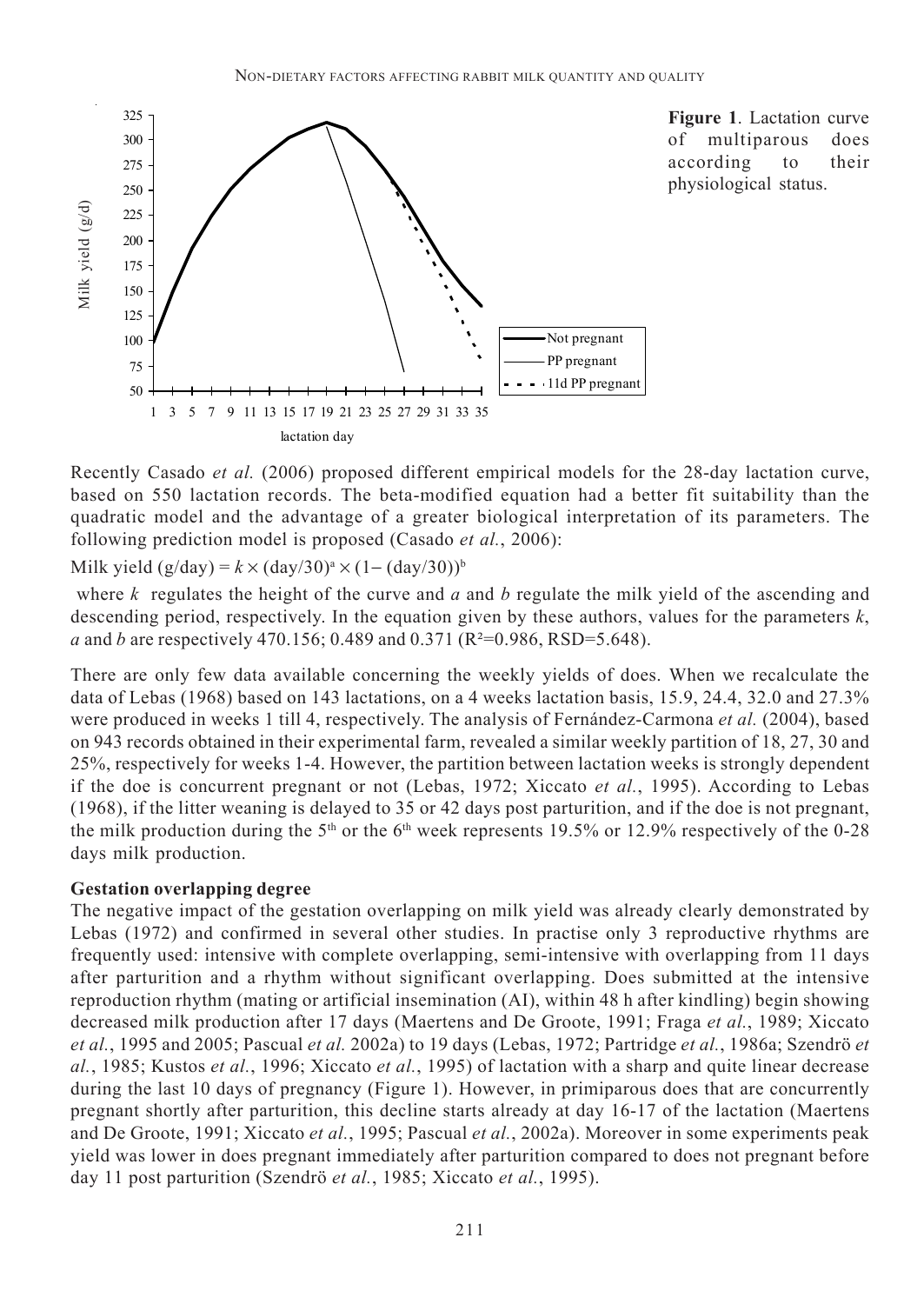The decrease in milk yield due to the gestation overlapping during the entire 28-day lactation period was between 19-22% according to the diet (Maertens and De Groote, 1988) and in line with the 20% decrease determined by Xiccato *et al.* (1995). Although the milk yield decrease between 21 and 28 days was 38% in the experiment of Pascual *et al.* (2002a), for the whole lactation period only a 9% lower yield was determined in post-partum pregnant females compared to does without gestation overlapping. When compared to females pregnant from day 9 post parturition off, total milk yield was 9% lower in females with complete gestation overlapping (Fraga *et al.*, 1989).

When females are submitted to the usual semi-intensive reproductive system with AI 11 days postpartum, the milk yield is only slightly decreased from day 25 off compared to females inseminated after weaning (Szendrö *et al.*, 1985; Casado *et al.*, 2006). The decrease is limited to around 25 g during the last days of a 28-day lactation period. If weaning is performed later, a sharp decline of the milk vield is observed with virtual dried up does after 35 days of lactation (Figure 1). However, when no concurrent gestation occurs, still a significant (70 g) yield was measured at day 38 (Szendrö *et al.*, 1985).

The decline in milk yield due to the gestation overlapping is a result of the pregnancy requirements that consistently increase with the exponential foetal development (Parigi-Bini and Xiccato, 1998), the increasing volume of the uterus reducing the voluntary feed intake and due to hormonal changes caused by the imminent kindling contrasting with those for lactation.

#### **Number of suckling kits**

In various studies it has been demonstrated that the number of suckling kits is the main factor affecting milk yield of does and by consequence the intake of the suckling kits (Lebas, 1969; Torres *et al.*, 1979; Partridge and Allen, 1982; McNitt and Lukefahr, 1990; Pascual *et al.*, 1996 and 1999a). In Figure 2, the relationship between the number of suckling kits and the milk yield is presented (Lebas, 1987). Based on these data, the following quadratic model was fitted between milk yield and number of suckling kits:

Milk yield  $(g/day) = 37.47x - 1.56N^2 (R^2=0.999, RSD=3.77)$ 

where N is the number of kits (range=5-11).

In the experiments of Partridge and Allen (1982), does allowed to nurse 8 kits had a 24.1% higher yield compared to does with only 4 kits. Mohamed and Szendrö (1992) found an increase with 3.3% and 5.4% of the milk yield with increasing litter sizes from 6 to 8 and 10 kits, respectively. Pascual *et al.*



**Figure 2**. Relationship between the number of suckling kits and milk yield (Lebas, 1987).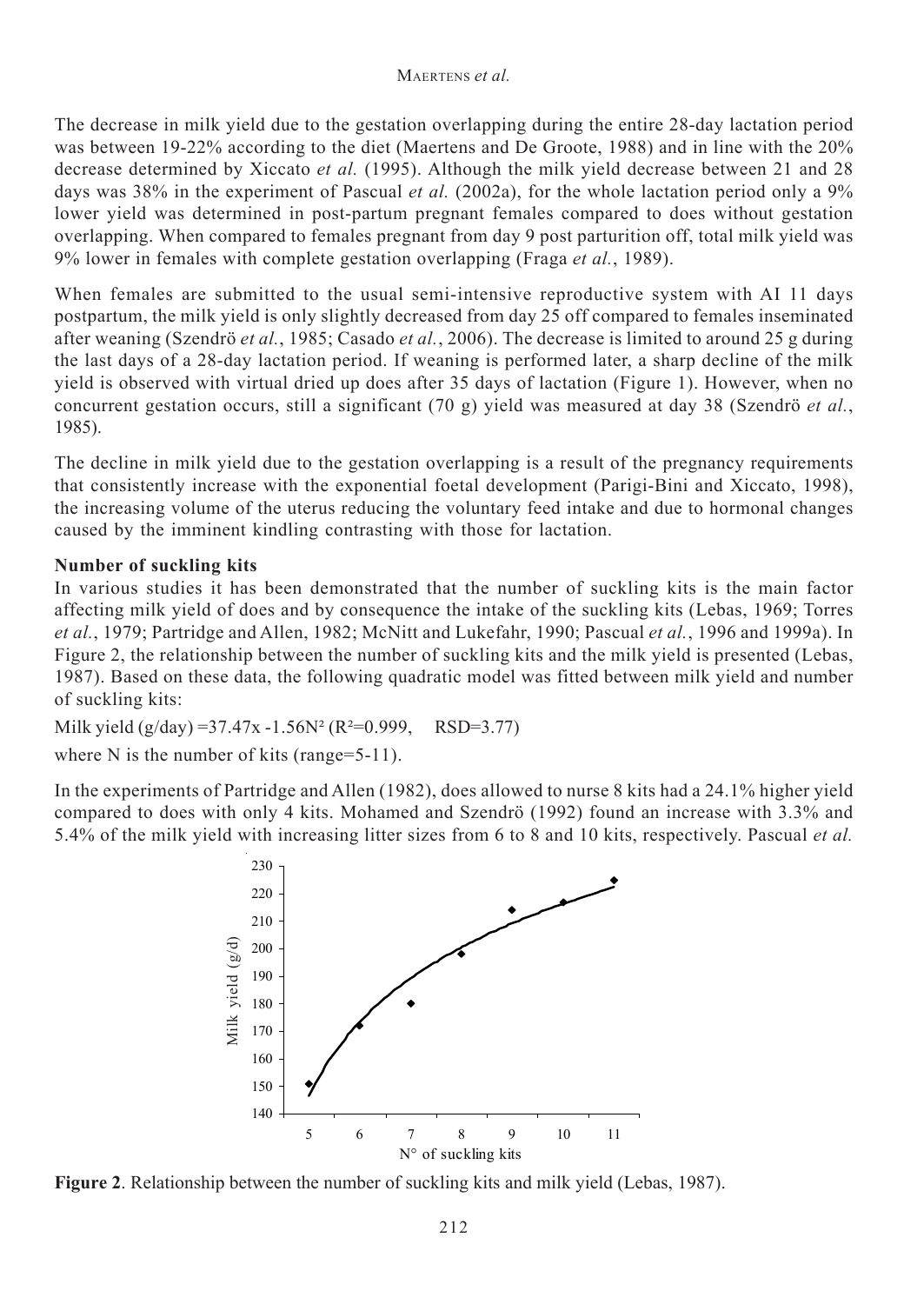(1996) determined even a difference of 32% in milk yield in favour of litters of more than 10 kits compared to litter sizes of 7-8 kits.

The effect of the number of suckling kits on milk yield was even clear if litter size was reduced from 10 to 4 kits at day 16 of the lactation (Fortun-Lamothe and Gidenne, 2000). Milk yield between 16 and 32 days of lactation dropped by 45% in does nursing only 4 kits. This indicates that the intake capacity of the kits, suckling only once a day, is limited because in the experiments of Szendrö *et al.* (2002) kits that nursed in morning and evening by 2 different does had a 89% higher intake compared to single nursed kits.

However, not only an increasing number of suckling kits favours milk yield but also an increasing litter weight at birth increases milk production as consequence of the uterine induction. Vásquez Martínez *et al.* (1999) studied the interaction between both factors using a complete kit exchange at birth and standardized litter sizes of 7, 8 or 9 suckling kits (Figure 3). Does with low litter weight (<450 g) showed no increase in milk yield with increasing number of suckling kits. On the contrary, does with medium and high litter weight at birth (>450 g) had a significant higher yield by assigning additional kits. Due to the limited number of kits born or suckling kits in some non selected lines or populations, maximum milk production can therefore not be reached as demonstrated by Bolet *et al.* (1996). However, Zerroucki *et al.* (2005) demonstrate in a local population that maximum does milk production capacity can be reached for a number of kits lower than the maximum litter size naturally observed in this population: in theses author's observations milk production increases regularly with the suckling kits number until a maximum (7 in the present case) above which a plateau production is observed whatever the kits number (7, 8 or 9).

Both for experimental purposes as under commercial field conditions, due to the common practise of cross fostering between does littering on the same day, the effect of litter size on milk yield is minimised. Nevertheless when comparing does milk production published in the literature, attention must be paid to the number of kits to which the litter size was adjusted in each case.

#### **Parity order**

The milk yield of does has a curvilinear relationship with parity (Khalil, 1994) and increases until the third lactation and stabilizes thereafter (Casado *et al.*, 2006). McNitt and Lukefahr (1990) reported even an increase till the 7th litter; however because less productive females were progressively culled out, their selection policy has favoured the milk yield with increasing parity order.





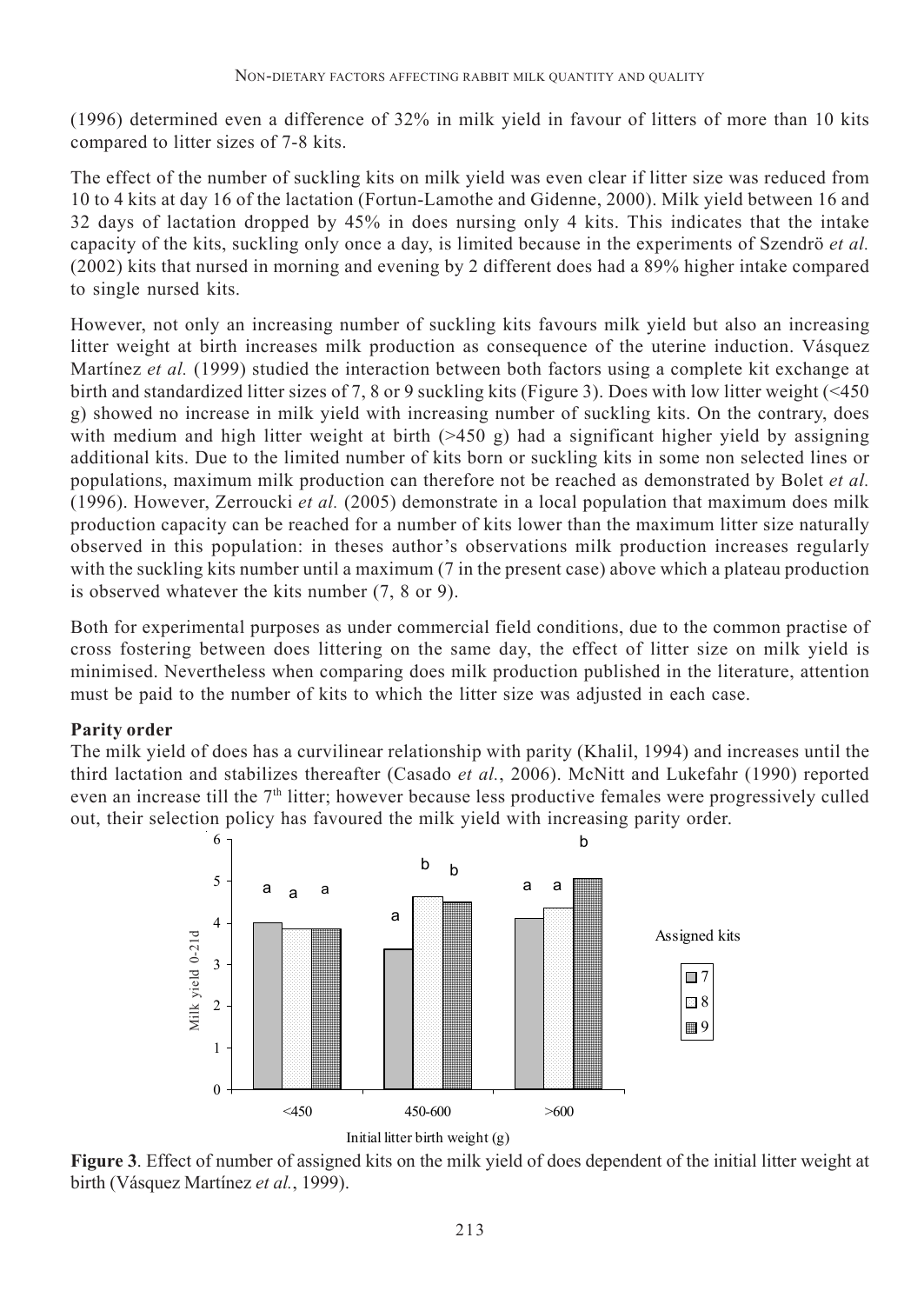The highest difference is found between the  $1<sup>st</sup>$  and  $2<sup>nd</sup>$  lactation. Even at standardised litter size, Xiccato *et al.* (2004) reported an increase of 10% and 8% of the milk yield during lactation 2 and 3, respectively. Pascual *et al.* (1999b) found a much more modest increase between primiparous and multiparous does, on average only 3.6%. This difference was more pronounced (6.3%) when using a low energy diet. Based on the litter weight at 3 weeks, Vicente and Garcia-Ximénez (1992) report a difference of 14% in favour of multiparous does. Maertens *et al.* (2006) determined a 19.9% higher yield in lactation 2 compared to lactation 1 even after a correction for the difference in litter size. Part of this great difference could be explained by the early first insemination (15-16 weeks) compared to the aforementioned studies.

The milk production increase is a response to the higher live weight and feed intake capacity of multiparous does (Pascual *et al.*, 1999b; Xiccato *et al.*, 2004). Parigi-Bini and Xiccato (1998) mentioned an increase of the voluntary feed intake of 10-20% from the first to the  $2<sup>nd</sup>$  lactation and 7-15% from the  $2<sup>nd</sup>$  to the  $3<sup>rd</sup>$  lactation. Moreover, primarily primiparous does have to share the energy between the demands for milk (and eventually concurrent pregnancy) with those for body accretion because they have not yet reached their adult weight (Parigi-Bini and Xiccato, 1998).

#### **Number of nipples**

A majority of does has 8 to 10 productive teats with independent mammary gland, although there is a variation between 6 and 12 (Szendrö and Holdas, 1984; Fleischhauer *et al.*, 1985). Nevertheless in lines selected for litter size, teats number was increased as a passive answer to selection, and females with 10 nipples may become the most numerous: 37% to 51% in 2 selected lines *vs* 27% in the control line (Rochambeau *et al*, 1988). Females with less than 8 teats have a significant lower milk yield than those with 8 or more teats (Fleischhauer *et al.*, 1985). However, in this study, females with 6 teats were obtained after surgically removing of 2 mammary glands. In the same study, females having more than 8 teats showed a slightly higher milk yield (+2.2%). Szendrö and Holdas (1984) as did not found significant differences in weight gain of kits till 21days of age between does having 8, 9 or 10 productive teats, although the highest value was obtained for does with 10. However Rochambeau *et al.* (1988) considering only litters with more than 10 kits born alive, *i.e.* with kits number exceeding that of nipples, observed higher litter weaning weights (28 days) for does having 10 nipples compared to 8 (+13.2%), which implies a higher milk production.

Later on, limited attention has been putted on this factor. Only Mohamed and Szendrö (1992) compared females with 8 and 10 nipples and determined a 4.8% higher milk yield in does having 10 nipples.

According to the observations of Petersen *et al.* (1989), milk secretion is higher in the middle pairs of teats than in pairs 1 and 4.

#### **Genotype**

In the intensive rabbit meat production, pure breeds are still seldom used and replaced by specialised strains or lines selected for a higher litter size and therefore indirectly for a higher milk yield (Garreau *et al.*, 2004). The populations originating these actual selected strains or lines belonged near exclusively to breeds of medium size, as mainly the New Zealand White or/and Californian. Usually, the females on commercial rabbit farms are obtained by crossbreeding of these strains or lines to gain the heterosis effect. These females are named crossbreds or "commercial hybrids".

Literature data comparing milk yield of different breeds are scarce. Lukefahr *et al.* (1983) demonstrated that New Zealand White does are superior (+ 30%) to Californian does and that crossbred rabbits of both breeds are superior than the pure breeds. However, in another study, the same team determined a comparable milk production for the 4 breeds tested (Calfornian, New Zealand White, Palomino and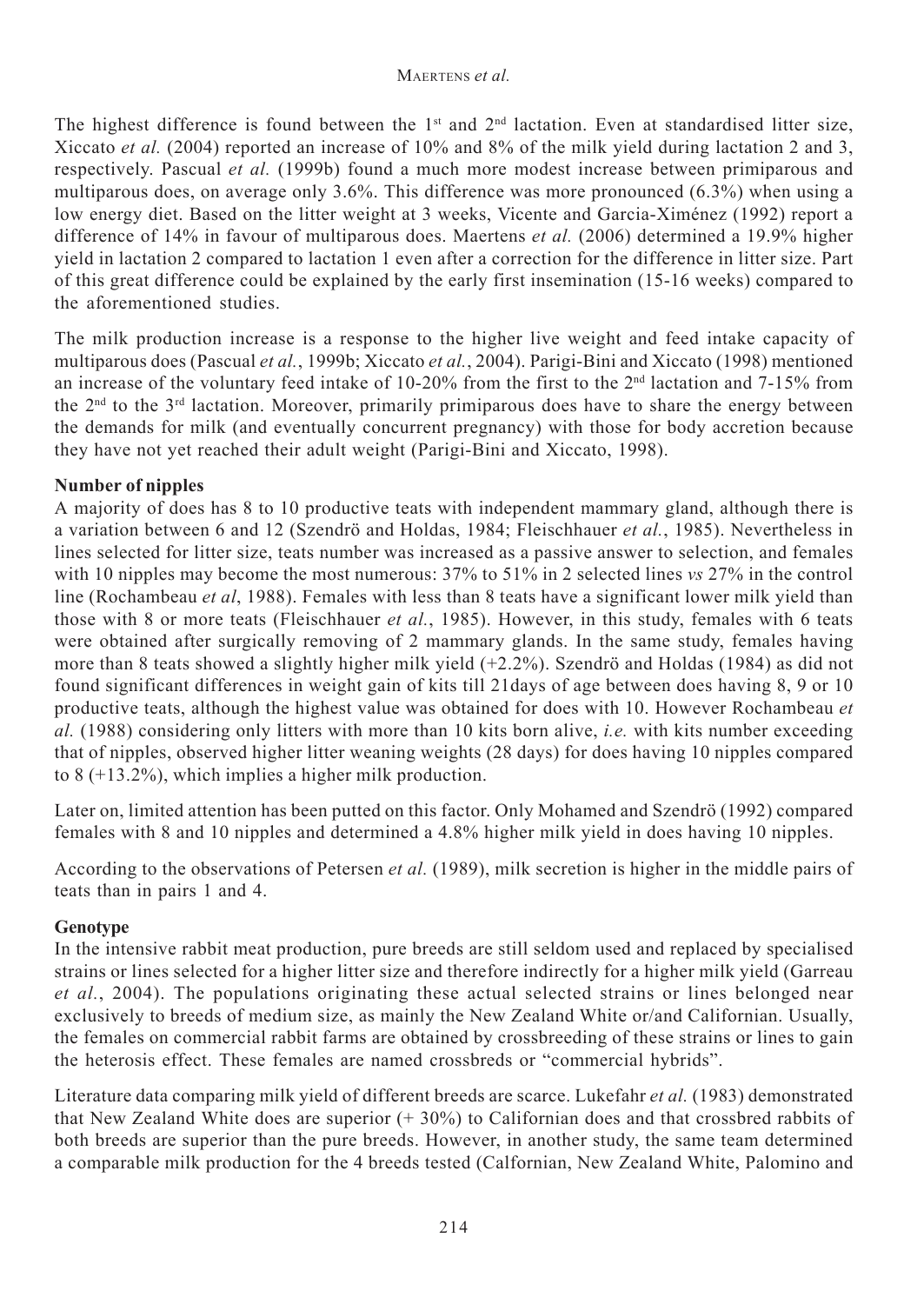White Satin) (McNitt and Lukefahr, 1990), which indicate that the genetic background of the particular populations is perhaps more important than the breed itself.

Vicente and Garcia-Ximénez (1992) found significant higher litter weights after the 2<sup>nd</sup> and 3<sup>rd</sup> lactation week in 2 synthetic lines compared with purebred New Zealand White and Californian. Native breeds as Giza White (Khalil, 1994) or Kabylian rabbit population (Zerrouki *et al.*, 2005) have a modest yield (average over the whole lactation period of 100 and 104 g/d, respectively) compared to the actual production level of over 200 g/d for commercial parental does (Fortun-Lamothe and Sabater, 2003; Xiccato *et al.*, 2005; Casado *et al.*, 2006). However, these native breeds have a low adult weight. When their milk yield is expressed per kg LW, the difference with medium-size breeds or hybrids is less pronounced (Table 1). Moreover, comparing milk yield between different experiments (and strains) remains difficult because especially for these native breeds temperature conditions were not favourable. Under favourable housing conditions, recent reported data of multiparous females of hybrid dam lines demonstrate an average daily yield of 250-260 g during the 4-weeks lactation period (Xiccato *et al.*, 2005; Maertens *et al.*, 2006).

Even in the same population a large individual variability has been observed. Fernández-Carmona *et al.* (2004) used the records of 943 lactations of crossbreds from 2 lines selected for litter size (V x A) and milk yield ranged between 46 and 306 g/d during the 28 days lactation period. Also Khalil *et al.* (2004) obtained, using a large data set, a variation coefficient of 38% for milk yield (0-21 d). Moreover, heritability of milk production is low and amounts only 0.14 (Lukefahr *et al.*, 1996) or 0.18 (Khalil *et al.*, 2004) for the cumulative 1 to 21 days of lactation. However, under current field conditions, litters are equalised at parturition and by consequence milk yield is much more homogeneous with the exclusion of the initial litter size effect (Casado *et al.*, 2006).

Finally, in a study using transgenic does (for obtaining the presence of human clotting factor VIII, hFVIII in their milk) milk yield was not significantly different from non-transgenic does descending from the same founder females (Rafay *et al.*, 2004). However, as the authors pointed out, it is necessary to verify these preliminary results on a larger set of animals before to generalize this observation for all transgenic does.

## **Temperature**

High environmental temperatures have a detrimental effect on milk yield of does. Several studies have clearly demonstrated that the effect of high temperature can be explained by the drop in feed intake which is in the same range as the drop in milk yield (Rafai and Papp, 1984; Maertens and De Groote, 1990; Pascual *et al.*, 1996; Szendrö *et al.*, 1999a).

Under constant ambient temperatures, Rafai and Papp (1984) found a decrease of 7.7 g/d with each centigrade of temperature rise above 20°C. Moreover, the relative decrease is depending from the lactation stage, being largest in the week with the highest yield  $(3<sup>rd</sup> week)$  (Rafai and Papp, 1984; Pascual *et al.*, 1996; Szendrö *et al.*, 1999a). The detrimental effect of high temperature on milk yield was also clearly observed by Fernández-Carmona *et al.* (2000). When housed in a climatic chamber at 30°C, milk yield dropped with 30-40% according to diet compared with housing under conventional circumstances (Pascual *et al.*, 2000b).

In the study of Szendrö *et al.* (1999a) the heat stress was not yet pronounced on milk yield when housed at 23°C (Figure 4). However, at 30°C, average daily milk yield was reduced with 29% (114 g *vs.* 161 g/d).

Under natural housing conditions, with varying temperature between day and night, heat stress is less pronounced and seems to be linked with the minimal temperature during the active feeding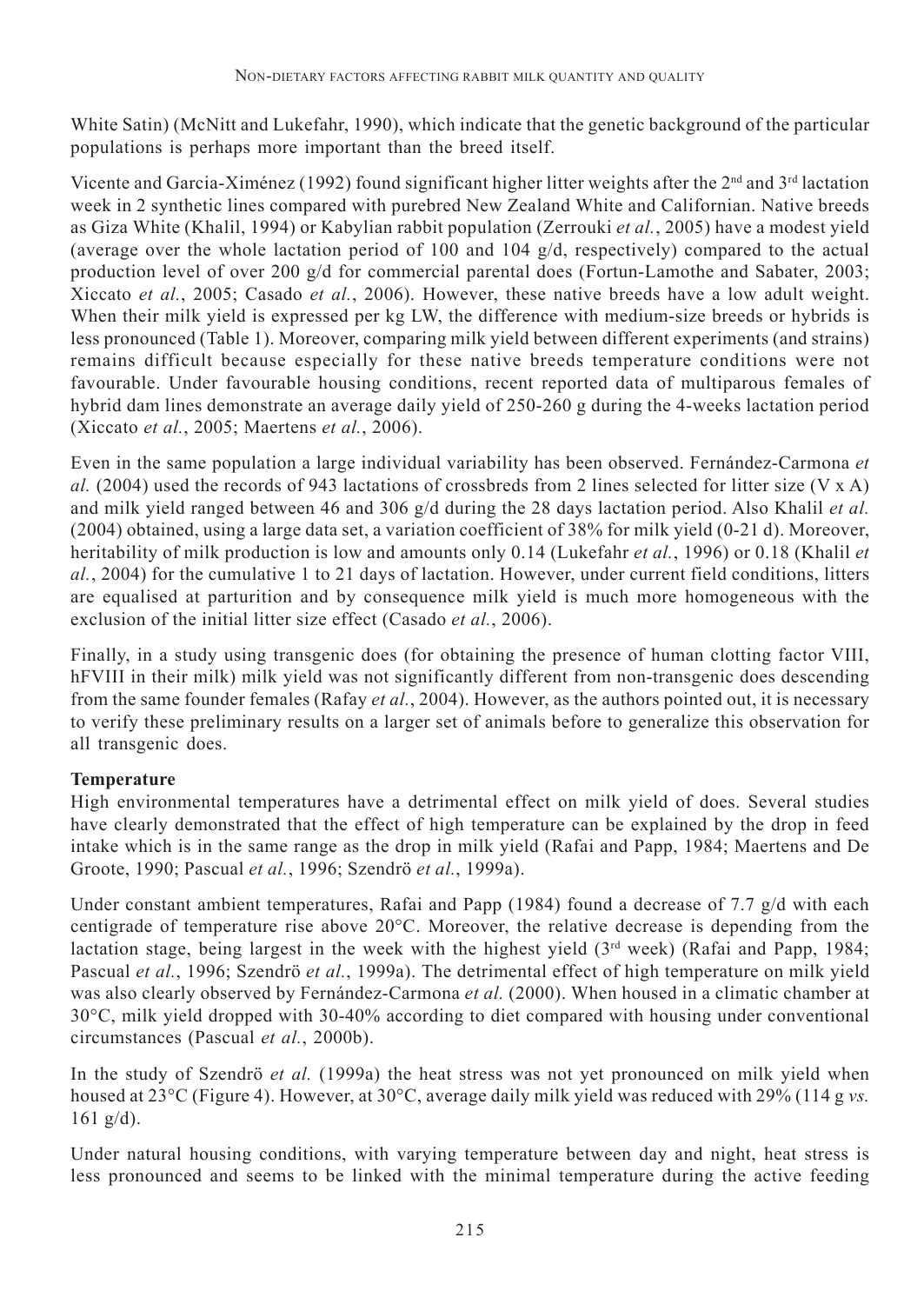

**Figure 4**. Effect of temperature ( $\equiv 15^{\circ}\text{C}$   $\rightarrow 23^{\circ}\text{C}$   $\Delta 30^{\circ}\text{C}$ ) on milk yield of does (Szendrö *et al.*, 1999a).

period (Maertens & De Groote, 1990). However, when the minimum temperature was above 24°C total lactation yield was reduced with 17.3% compared to conditions below 24°C (Pascual *et al.*, 1996).

#### **Rearing, feeding, body weight and body condition**

The litter size in which does were raised in before weaning did not influence their later milk yield (Rommers *et al.*, 2001). However, it has been shown that the feeding regime during the rearing period has an influence on the subsequent litter weight (milk yield) of primiparous does and even in multiparous does. Primiparous does fed restrictively during rearing and *ad libitum* later had an increased litter weight at 16 days (Rommers *et al.*, 2004) or 21 days (Gyovai *et al.*, 2004) compared to always *ad libitum* fed young does. The significant increased feed intake during the subsequent lactation observed in previously restricted reared does seems responsible for this effect in primiparous does (Rommers *et al.*, 2004). However, in the 2 following lactations an effect on the feed intake was not more clear in this study indicating that some other factors could be involved, such as higher body weight and/or appropriate body condition. Gyovai *et al.* (2004) observed higher body weight (at  $1<sup>st</sup>$  kindling and maintaining during the successive cycles) in does reared under feed restriction. In contrast, Rommers *et al.* (2004) reported higher body weight in *ad libitum* reared does but their lower milk yield fall essentially on the very heavy young does  $(>4.5 \text{ kg at first insertion at } 17.5 \text{ weeks})$ of age), perhaps excessively fatty (Rommers, 2004). In earlier experiments, Coudert and Lebas (1985) did not observe any significant effect of feed restriction during rearing on does LW measured 7 days after the kindling in the 3 first lactations. Thus some factors other than rearing conditions seem to be as well important for milk production or does body weight as the feed restriction itself. **EXAMPLE 12**<br>  $\frac{3}{2}$   $\frac{3}{2}$   $\frac{4}{2}$   $\frac{4}{2}$   $\frac{4}{2}$   $\frac{4}{2}$   $\frac{4}{2}$   $\frac{4}{2}$   $\frac{4}{2}$   $\frac{4}{2}$   $\frac{4}{2}$   $\frac{4}{2}$   $\frac{4}{2}$   $\frac{4}{2}$   $\frac{4}{2}$   $\frac{4}{2}$   $\frac{4}{2}$   $\frac{4}{2}$   $\frac{4}{2}$   $\frac{4}{2}$   $\frac{4}{2$ 

Complementarily, in *ad libitum* reared does inseminated at early age (14.5 weeks), small young does (<3.5 kg, averaging 3.18 kg at insemination) had significant lower litter weight at 16 days (milk yield)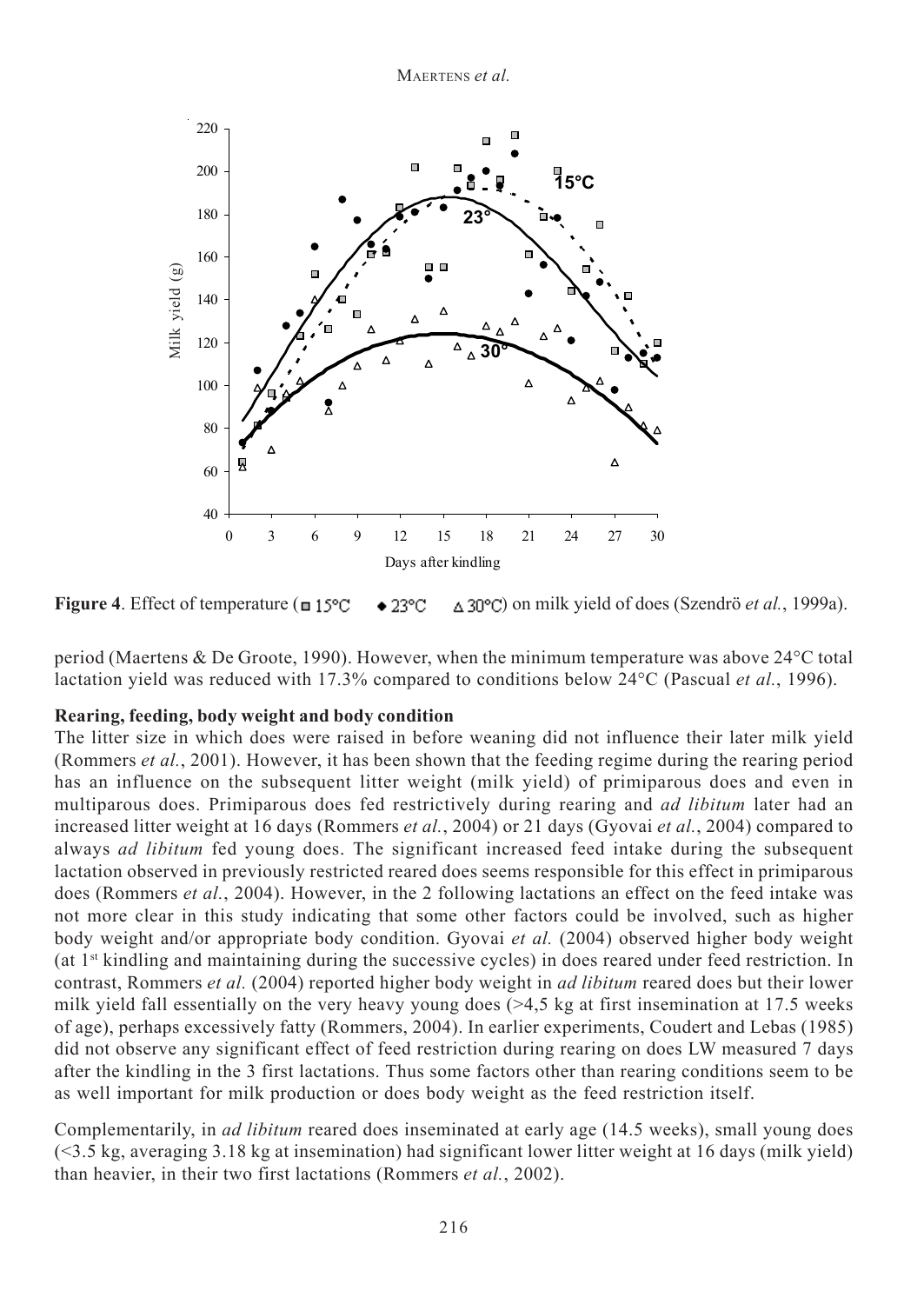Body weight of different dam lines did not have a significant effect on milk yield although their weight differed by 10% at their first parturition (Fortun-Lamothe and Bolet, 1998). However, Pascual *et al.* (2002a) observed that does presenting a better body condition at *partum* showed higher milk yield. Perirenal fat thickness at parturition used as indicator for body condition revealed to be positively correlated  $(r=+0.36)$  with the subsequent milk yield. However, the change of the body condition during the lactation is negatively correlated with milk yield (r=−0.24 and −0.61, Fortun-Lamothe and Lebas, 1996 and Pascual *et al.*, 2002a, respectively). This shows that does exhibiting higher body-fat losses during the lactation have also a higher milk yield. This relation could be reinforced or reduced according to diet's composition as demonstrated by Pascual *et al.* (2003) in their review.

### **MILK COMPOSITION**

#### **Major components**

The average chemical composition of rabbit milk is presented in Table 3 and Figure 5. In total 20 original publications were found with determined data of the macro nutrient composition from does fed a standard diet. Data referring to experimental diets with high fat content were excluded from the dataset used for this review. Literature data are grouped per lactation week.

The lactose content of doe milk was determined only in few experiments because of the minor importance due the low content  $(2g/100 g)$  especially at a later stage of the lactation (Lebas, 1971). Moreover, in several experiments the content was calculated by difference with the other nutrients. As a result, the variation coefficient is high for lactose (Table 2).

There exists little information concerning the composition of the colostrum of does (Lebas, 1971; El-Sayiad *et al.*, 1994; Christ *et al.*, 1996). Based on these data the colostrum DM is higher than milk DM (33 *vs.* 30 g/100 g) due to a higher protein content and fat content. However, this composition has to be taken with caution because the samples were collected on the day after kindling. The real colostrum is already consumed by the kits during the initial suckling which takes place during the parturition (Hudson *et al.*, 2000).

Based on the overview of literature data (Figure 5), the composition of rabbit milk is quite stable during the 2<sup>nd</sup> and 3<sup>rd</sup> week of the lactation, except for the protein content which shows a decreasing trend (from 12.8 till 11.9 g/100 g) with increasing daily milk yield. This quite constant composition during the 3 first weeks of the lactation (with exception of the first days) is remarkable because milk yield increases in that period with a factor of 2 till 3.

Already in week 4, the DM content is on average 2.6 points (+ 8.7%) higher and the fat and protein content increase by 1.1  $g/100 g$  (+8-9%) compared to the average of the first 3 weeks (Table 3). In week 5, a strong concentration of the milk is observed which results in a DM, fat and energy content of 36.9 g/100 g, 18.7 g/100 g and 10.5 MJ/kg, respectively. Ash and protein increase more slowly in the final week of the lactation.

The changes in composition in the later stage of the lactation period are closely related with the decrease in milk yield (Lebas, 1971; Partridge at al., 1986a). The dramatic reduction of the lactose content is even higher than the corresponding drop in milk yield (Lebas, 1971). In does immediately pregnant after parturition, dry matter, protein and fat increases one week earlier than in does not concurrently pregnant (Kustos *et al.*, 1996). An interruption of the lactation by omission of one suckling leads to changes in milk composition similar to those observed with declining milk yield (Szendrö *et al.*, 1999b). However, some days later the composition returns to levels approaching the original values.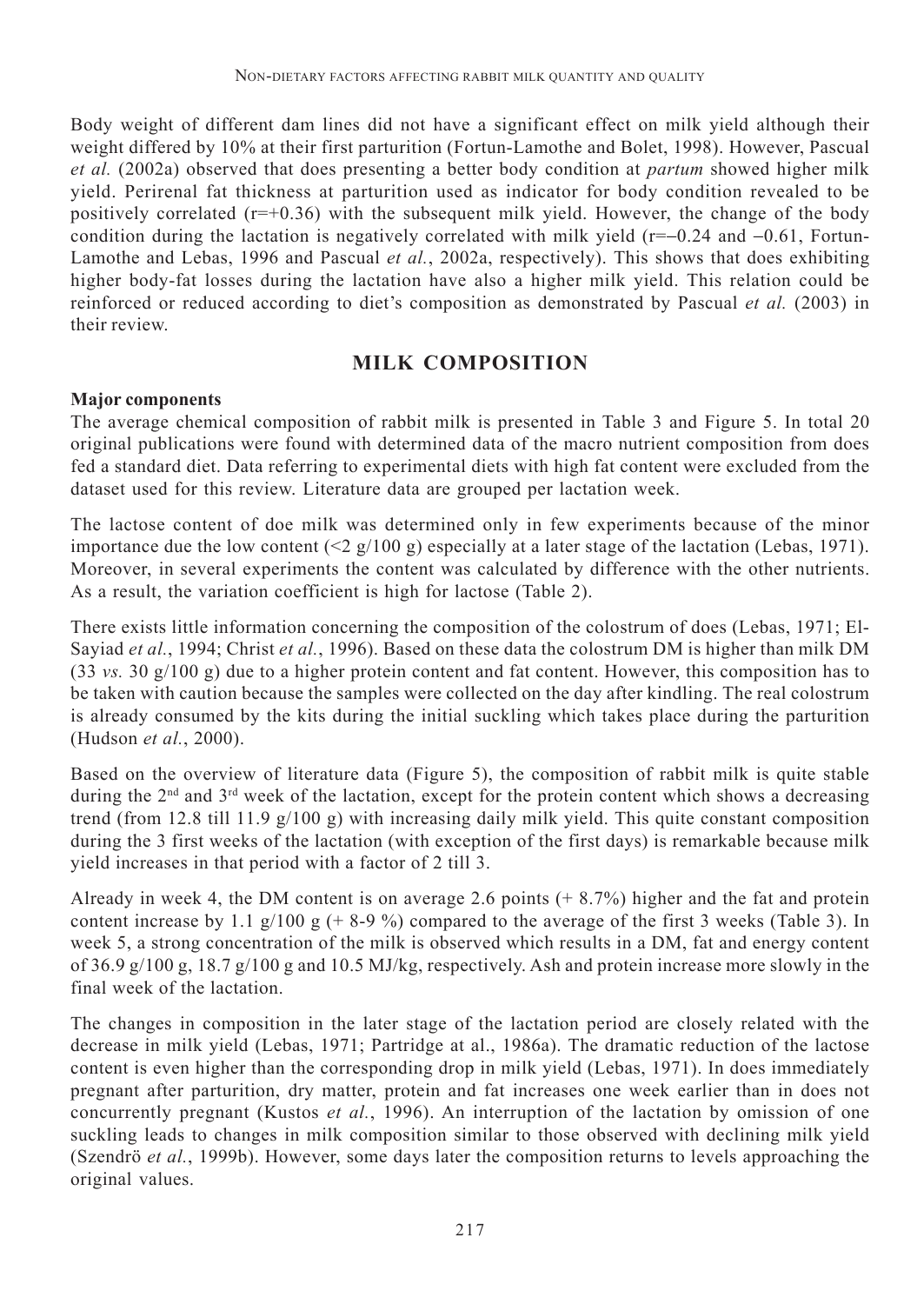|                        | Lactation week                                                   | Mean  | Range         | $CV(\% )$        | $\mathbf{n}^{\text{l}}$ |
|------------------------|------------------------------------------------------------------|-------|---------------|------------------|-------------------------|
| Dry matter $(g/100 g)$ | Colostrum                                                        | 32.6  | $31.4 - 33.7$ | $\overline{5}$   | $\boldsymbol{2}$        |
|                        | $\,1$                                                            | 29.8  | 25.6-31.4     | 9                | 5                       |
|                        | $\overline{2}$                                                   | 30.0  | 25.7-33.1     | 9                | 9                       |
|                        | $\overline{\mathbf{3}}$                                          | 29.5  | 25.8-33.2     | $\boldsymbol{7}$ | 19                      |
|                        | $\overline{\mathcal{L}}$                                         | 32.4  | 29.8-33.7     | 5                | 6                       |
|                        | 5                                                                | 37.7  | 34.2-42.1     | $\tau$           | $\boldsymbol{6}$        |
| Ash $(g/100 g)$        | Colostrum                                                        | 1.8   | $1.7 - 2.0$   | 18               | $\sqrt{2}$              |
|                        | $\,1\,$                                                          | 1.9   | $1.8 - 2.0$   | 6                | $\overline{3}$          |
|                        | $\mathfrak{2}% _{T}=\mathfrak{2}_{T}\!\left( T_{T_{1}}\right) ,$ | 1.9   | $1.3 - 2.2$   | 16               | $\overline{7}$          |
|                        | $\overline{3}$                                                   | 2.2   | $1.5 - 2.6$   | 13               | 13                      |
|                        | $\overline{\mathcal{L}}$                                         | 2.4   | $1.8 - 2.6$   | 15               | $\sqrt{5}$              |
|                        | 5                                                                | 2.4   | $2.0 - 2.8$   | 12               | 5                       |
| Protein $(g/100 g)$    | Colostrum                                                        | 14.7  | 13.5-15.9     | 12               | $\overline{c}$          |
|                        | $\,1\,$                                                          | 12.8  | $11.2 - 14.8$ | 11               | 6                       |
|                        | $\overline{2}$                                                   | 12.2  | $10.1 - 14.1$ | 10               | 11                      |
|                        | $\overline{3}$                                                   | 11.9  | 9.9-14.3      | 10               | 20                      |
|                        | $\overline{4}$                                                   | 13.4  | $10.6 - 15.5$ | 12               | $\tau$                  |
|                        | 5                                                                | 14.1  | 12.4-16.9     | 11               | $\boldsymbol{6}$        |
| Fat $(g/100 g)$        | Colostrum                                                        | 16.3  | 13.7-20.4     | 22               | $\mathfrak{Z}$          |
|                        | $\mathbf{1}$                                                     | 12.7  | $9.1 - 16.1$  | 20               | 5                       |
|                        | $\overline{2}$                                                   | 13.1  | 8.9-17.0      | 19               | 9                       |
|                        | $\overline{3}$                                                   | 12.9  | $10.0 - 16.6$ | 16               | 19                      |
|                        | $\overline{4}$                                                   | 14.0  | 12.2-15.7     | 11               | $\sqrt{5}$              |
|                        | 5                                                                | 18.9  | 16.9-21.4     | 9                | $\sqrt{6}$              |
| Lactose $(g/100 g)$    | Colostrum                                                        | 1.9   | $1.6 - 2.1$   | 18               | $\sqrt{2}$              |
|                        | $\,1\,$                                                          | 1.6   | $1.0 - 2.0$   | 36               | $\overline{3}$          |
|                        | $\overline{2}$                                                   | 1.4   | $1.0 - 1.9$   | 33               | $\overline{3}$          |
|                        | $\overline{3}$                                                   | 1.9   | $0.3 - 3.2$   | 50               | $\,8$                   |
|                        | $\overline{4}$                                                   | 1.8   | $0.8 - 2.6$   | 51               | $\overline{3}$          |
|                        | 5                                                                | $1.0$ | $0.2 - 1.8$   | 9                | $\overline{2}$          |
| Energy (MJ/kg)         | Colostrum                                                        | 9.3   |               |                  | $\mathbf{1}$            |
|                        | $\mathbf{1}$                                                     | 8.4   | $8.4 - 8.4$   | 0.1              | $\overline{3}$          |
|                        | $\overline{c}$                                                   | 8.5   | $7.5 - 9.6$   | 10               | $\boldsymbol{6}$        |
|                        | $\overline{3}$                                                   | 8.3   | $7.1 - 9.2$   | $\tau$           | 9                       |
|                        | $\overline{4}$                                                   | 9.2   | $8.5 - 10.0$  | $\,8\,$          | $\overline{\mathbf{3}}$ |
|                        | 5                                                                | 10.5  | $9.8 - 11.6$  | 9                | $\overline{3}$          |

**Table 3:** Chemical composition of rabbit milk depending of the lactation stage

<sup>1</sup>n= number of literature references used to calculate the values in table.

References: Castellini *et al*. (2004), Christ *et al.* (1996), Cole *et al.* (1983), El-Sayiad *et al*. (1994), Fraga *et al.* (1989), Kowalska and Bielanski (2004), Kustos *et al*. (1999), Lebas (1971), Lebas *et al.* (1996), Maertens *et al.* (1994, 2005 and 2006), Partridge and Allan (1982), Partridge *et al*. (1983, 1986a and 1986b), Pascual *et al.* (1996, 1999a and 2000a) and Xiccato *et al.* (1999)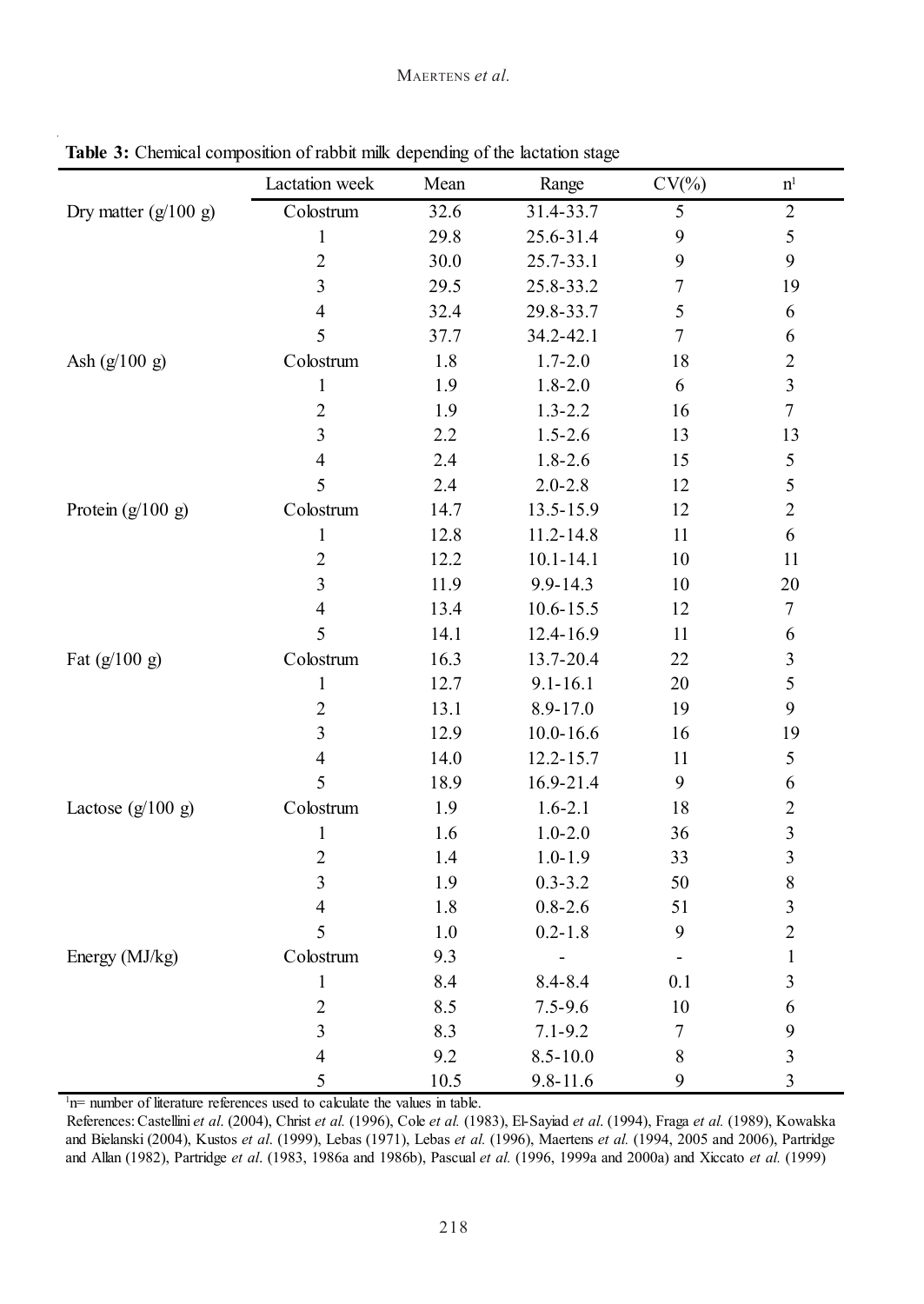

**Figure 5.** Milk composition changes during the lactation period (literature compilation, see Table 3).

Milk composition did not vary significantly between New Zealand White and Duch rabbits (Cowie, 1968) or between commercial hybrids (Maertens *et al.*, 2006). However, El Sayiad *et al*, (1994) found significant higher crude protein levels in Californian does (12.02 g/100 g) than in New Zealand females (11.02 g/100 g) The effect of temperature or the feeding level seems not very outspoken. Only at 30°C a trend to decreasing fat, protein and especially lactose content was observed (Kustos *et al.*, 1999).

In general, rabbit milk can be characterised as a very protein and fat rich milk (12.3 and 12.9 g/100 g, respectively) but with low lactose content  $(1.7 \text{ g}/100 \text{ g})$ . Compared to cow and sow milk, rabbit milk is respectively 2 and 3 times more concentrated in fat and protein (Table 5). The lactose content is only one third of the 2 other species. Remarkable is also the high energy content of rabbit milk (8.4 MJ/kg) which explains the rapid growth of the kits (LW x 6 after 3 weeks).

At peak lactation, fat and protein output per kg LW are 3 to 4 times higher in rabbits compared with cows and sows (Table 2). This explains why rabbits are searched as bioreactor for the production of recombinant proteins. The fat production per kg metabolic weight at peak lactation equals (14.1 g/  $kg<sup>0.75</sup>$ ) that of high productive Holstein cows and exceeds that of hybrid sows (Table 2). The protein production (13.4  $g/kg^{0.75}$ ) exceeds largely those of both cows and sows.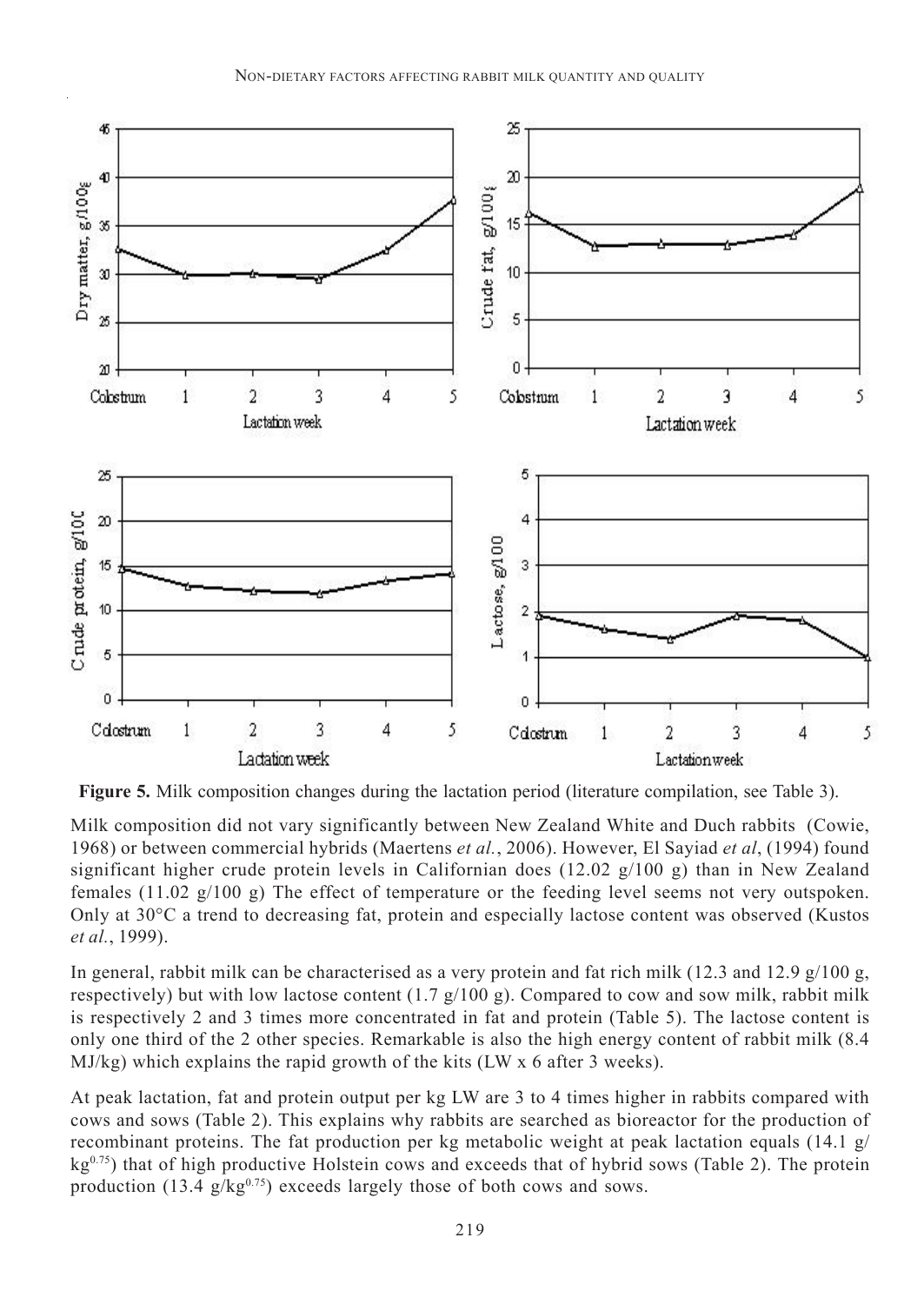## **Milk lipids**

With an average lipid content of 12.9  $g/100 g$  (Table 5), it is clear that the greatest energy source quantitatively for the suckling kit is the fat component. The milk lipids are composed mainly of triglycerides with small proportions of di- and monoglycerides, phospholipids, cholesterol, fat-soluble vitamins and free fatty acids (Smith *et al.*, 1968; Perret *et al.*, 1977; Demarne *et al.*, 1978; Christie, 1985). Triglycerides of acyl carbon number less than 42 made up about 75% of the total glycerides in rabbit milk (Smith *et al.*, 1968).

The fatty acid (FA) profile of rabbit milk is characterized by a very high content of short-chain FA, mainly caprilic  $(C_{8.0})$ , capric acid  $(C_{10.0})$  and, to a smaller extent, lauric acid  $(C_{12.0})$ , which represent 50% of the total FA (Table 4). Consequently, milk fat of rabbits differ very markedly from the carcass depot fats. On average 70% of the milk FA are saturated (SFA), 13% monounsaturated (MUFA) and 16% polyunsaturated FA (PUFA). Nevertheless it must be pointed out that in the suckling kit, the fate of the saturated FA is very different according to the carbon chain length: short chained FA (70.0% of saturated FA) are almost exclusively used as energy source (or basis for length elongation) and only the longer ones are transferred in the body fat (Ouhayoun *et al*, 1985).

The milk contains nearly equal proportions of oleic and linoleic acid, and some ù-3 linolenic acid. Concerning the longer  $\omega$ -3 FA searched for their potential as beneficial for health, small amounts of  $C_{20.5, \omega, 3}$  (EPA: 0.04%) and  $C_{22.6, \omega, 3}$  (DHA: 0.06%) are mentioned by Castellini *et al.* (2004) and Kowalska and Bielanski (2004). Moreover, these last authors found also a small amount of conjugated linoleic acid (CLA) (0.08%). The proportions of these polyunsaturated FA are mainly dependent of the lactation diet.

Fatty acids in milk are derived from blood triglycerides and *de novo* synthesis in the mammary gland. Short-chain FA are synthesized within the mammary gland rather than by FA uptake from circulating blood or by oxidation of long-chain FA (Carey and Dils, 1972). Acetate is an important precursor of both  $C_{8.0}$  and  $C_{10.0}$  (Jones and Parker, 1978).

Diet has a very strong influence on the FA profile of rabbit milk especially on the medium and longchain FA (see the review of Pascual *et al.*, 2003), but only little information exists concerning the nonnutritional factors affecting FA composition. Perret *et al.* (1977) determined an increase of short triglycerides (C<36) at the expense of long triglycerides (C>46) after the  $10<sup>th</sup>$  day of lactation and the same effect but less pronounced for FA (Hall, 1971). Significant changes of the FA profile during the lactation stage were confirmed by Pascual *et al.* (1999a). Short-chain FA and by consequence SFA showed a significant increase at the 21<sup>st</sup> and 28<sup>th</sup> day. The trend for medium-chain FA was opposite, showing the highest proportions on day 7 of the lactation except for  $C_{15:0}$  and  $C_{17:0}$  that remained constant during lactation (Pascual *et al.*, 1999a; Christ *et al.*, 1996).

The FA profile of rabbit milk is strikingly different from cow and sow milk (Table 5). Data refer to a standard feeding of these species because especially fat-enriched diets manipulate to a large extend the FA profile (Pascual at al., 2003). The high concentration of short-chain FA ( $C_{60}$  to  $C_{120}$ ) results in a more saturated milk compared to especially sow milk. On the contrary, medium-chain FA ( $C_{140}$  to  $C_{17:1}$ ) are nearly three times as high in cow and sow milk. Due to the low content of  $C_{18:1}$ , rabbit milk has a rather low MUFA content MUFA (12.8%) compared to cows (30.1%) and sows (41.5%). The PUFA content is comparable with sows and much higher than in cow milk. The ratio  $\omega$ -6/ $\omega$ -3 FA (around 4) is intermediate between sows and cow milk.

The FA profile is also remarkable different from the hare or rodents fed the same diet. The concentration of short-chain FA are 2.1 times lower in hare milk compared to rabbit milk (Demarne *et al.*, 1978).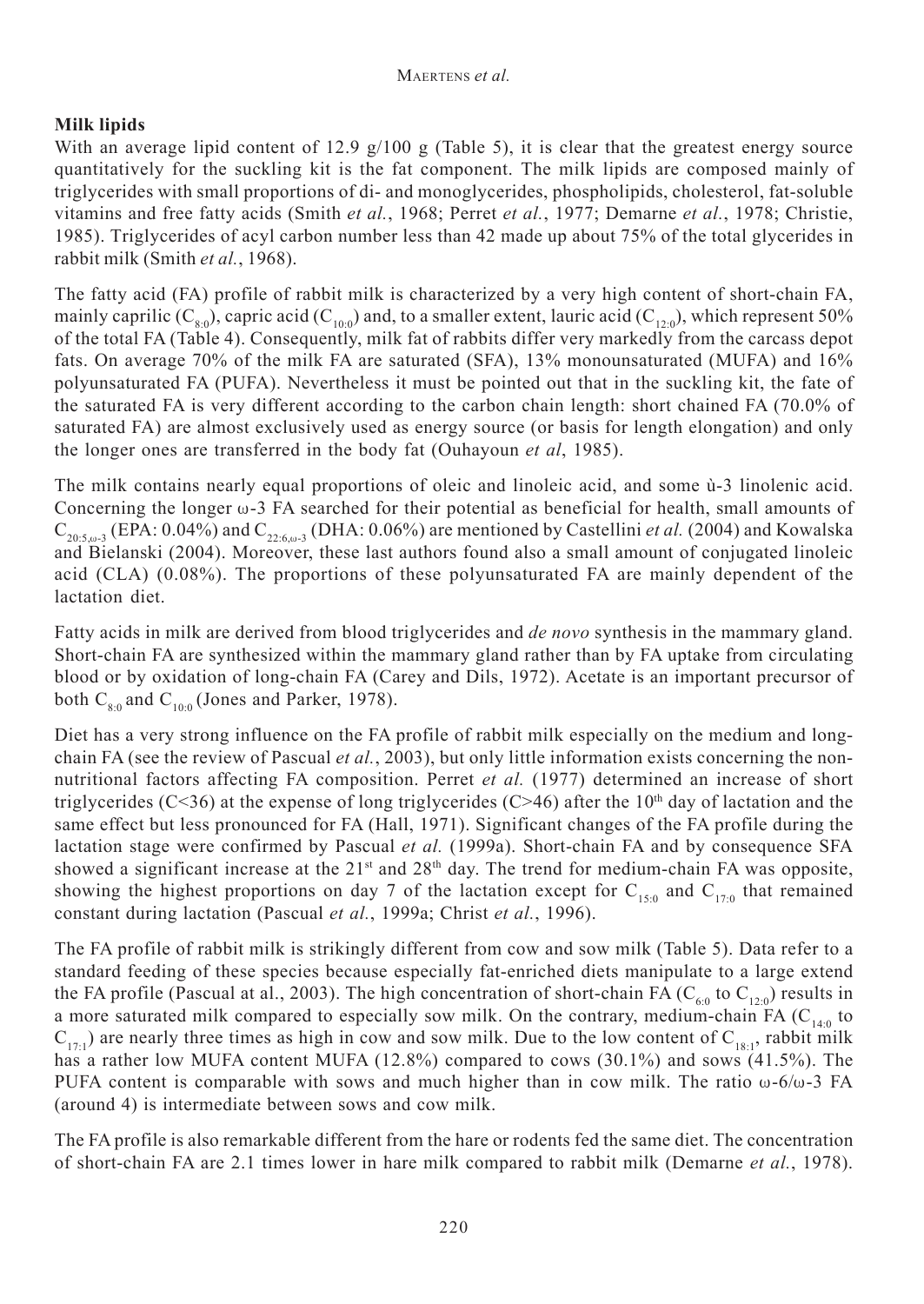|                                         | Mean   | $CV(\% )$ | $\mathbf{n}^{\text{l}}$ |
|-----------------------------------------|--------|-----------|-------------------------|
| Fatty acids (% of total fatty acids)    |        |           |                         |
| $C_{40}$ ; $C_{50}$ ; $C_{70}$          | Traces |           | 1                       |
| $\mathbf{C}_{_{60}}$                    | 0.4    | 20        | 3                       |
| $\mathrm{C}_{_{8.0}}$                   | 26.3   | 27        | 6                       |
| $\mathbf{C}_{10:0}$                     | 20.1   | 21        | 6                       |
| $\mathbf{C}_{_{12:0}}$                  | 2.9    | 30        | 5                       |
| $\mathbf{C}_{_{14:0}}$                  | 1.6    | 39        | 6                       |
| $\mathbf{C}_{_{15:0}}$                  | 0.8    | 79        | $\overline{\mathbf{3}}$ |
| $\mathbf{C}_{_{16:0}}$                  | 12.8   | 23        | 6                       |
| $\mathbf{C}_{_{17:0}}$                  | 0.7    | 55        | $\overline{\mathbf{3}}$ |
| $\mathbf{C}_{_{18:0}}$                  | 2.9    | 11        | 6                       |
| $C_{20.0}$ , $C_{22.0}$                 | Traces |           | 2                       |
| Total saturated fatty acids (%)         | 70.4   | 14        | $\overline{7}$          |
| $C_{14:1}$ ; $C_{17:1}$ ; $C_{20:1}$    | Traces |           | $\overline{c}$          |
| $\mathbf{C}_{\scriptscriptstyle{16:1}}$ | 1.5    | 59        | 6                       |
| $\mathbf{C}_{_{18:1}}$                  | 11.3   | 18        | 6                       |
| Total monounsaturated fatty acids (%)   | 12.8   | 17.6      | 7                       |
| $\mathbf{C}_{18:2}$                     | 12.8   | 37        | 7                       |
| $C_{183}$                               | 2.5    | 36        | 7                       |
| <b>CLA</b>                              | 0.08   |           | 1                       |
| $\mathbf{C}_{_{20:4}}$                  | 0.5    | 49        | 2                       |
| EPA ( $C_{205}$ ω-3)                    | 0.04   | 47        | $\overline{2}$          |
| DHA $(C_{22.6} \omega - 3)$             | 0.06   | 64        | $\boldsymbol{2}$        |
| Total polyunsaturated fatty acids (%)   | 15.6   | 35        | $\overline{7}$          |

**Table 4:** Fatty acid composition of rabbit milk.

<sup>1</sup>n= number of literature references used to calculate the values in table.

References: Castellini *et al*. (2004), Christ *et al.* (1996), Fraga *et al*. (1989), Kowalska and Bielanski (2004), Lebas *et a*l. (1996), Maertens *et al*. (2005), Pascual *et al*. (1999a).

Short-chain FA are even absent in guinea pig milk, and to a much lesser extent are present in mouse (one third of rabbit) or rat milk (half of rabbit) (Smith *et al.*, 1968).

Rabbits are known for their sensitivity to dietary-induced hypercholesterolemia but their milk cholesterol levels can be normally maintained unless the maternal plasma cholesterol concentration is extremely elevated (Whatley *et al.*, 1981). Milk cholesterol concentration increases from 28.0 (day 5) till 89.7 mg/100 ml (day 35 of the lactation) in close correlation with the milk triglycerides and drying up of the females (Whatley *et al.*, 1981). In the mammary gland the cholesterol excretion in milk is regulated but without local synthesis: nearly all the milk cholesterol derived from the blood plasma cholesterol (Connor and Lin, 1967).

#### **Milk protein composition**

Rabbit milk proteins have been studied intensively in view of biomedical research for e.g. the production of recombinant proteins in the milk or serum. A recent successfully example is the human  $\alpha$ -glucosidase produced in the milk of transgenic rabbits to treat the Pompe´s disease (Van den Hout *et al.*, 2001). However, in this review the information will be limited to the composition of the main constituents, referring for specific information to other reviews (Fan and Watanabe, 2003; Bõsze and Houdebine, 2006).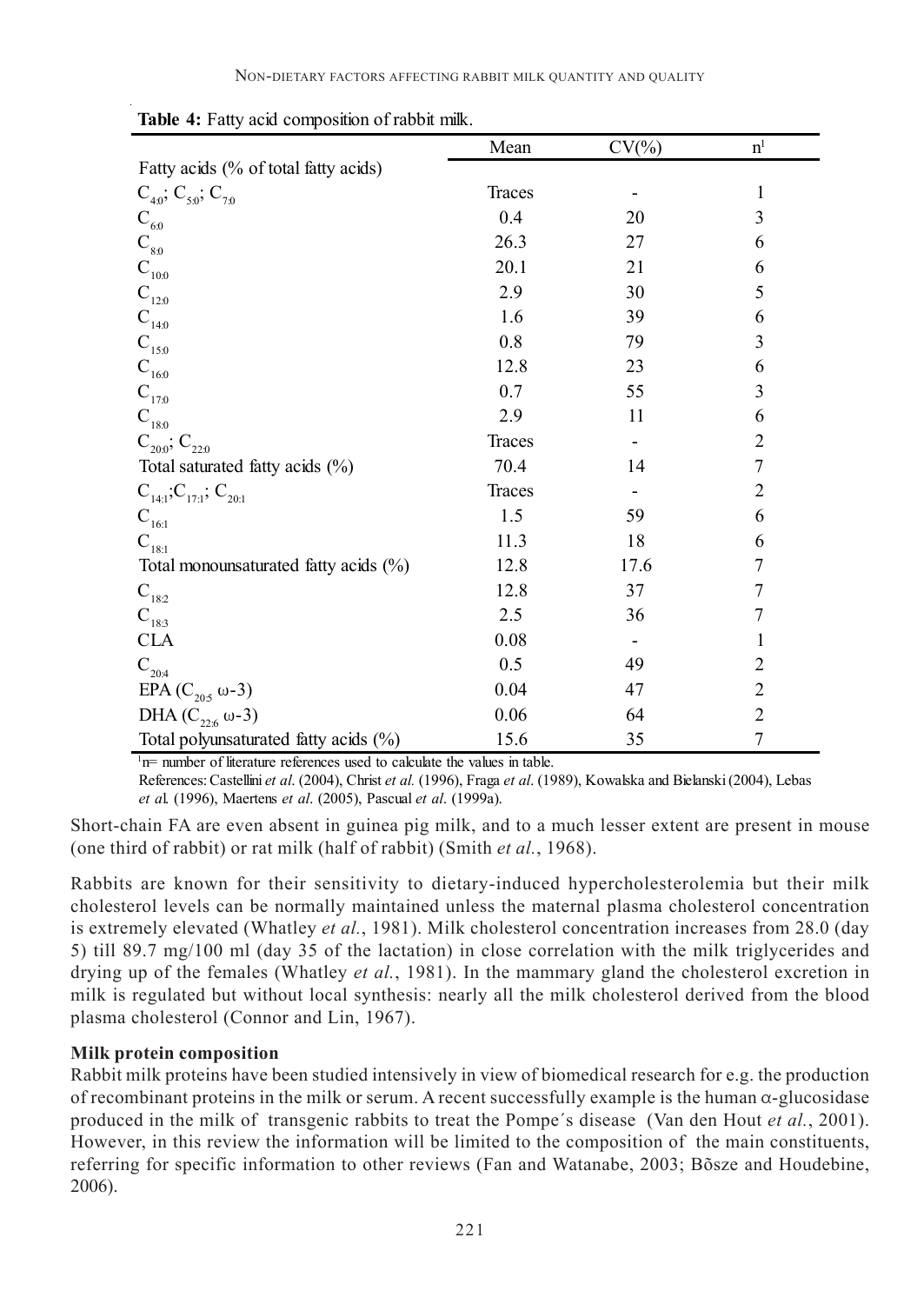|  | <b>Table 5:</b> Comparative composition of milk from rabbits, cows and sows. |  |  |
|--|------------------------------------------------------------------------------|--|--|
|  |                                                                              |  |  |

|                             |                                         | Rabbit does <sup>1</sup> | Cows <sup>2</sup> | Sows <sup>3</sup> |
|-----------------------------|-----------------------------------------|--------------------------|-------------------|-------------------|
| Dry matter $(g/100 g)$      |                                         | 29.8                     | $12.5 - 13.5$     | 17.9              |
| Protein $(g/100 g)$         |                                         | 12.3                     | $3.0 - 4.0$       | 5.1               |
| Fat $(g/100 g)$             |                                         | 12.9                     | $3.5 - 5.0$       | 6.5               |
| Lactose $(g/100 g)$         |                                         | 1.7                      | $4.5 - 5.0$       | 5.7               |
| Energy (MJ/kg)              |                                         | 8.4                      | $2.7 - 3.2$       | 4.5               |
| Fatty acids (% of total FA) | $\mathbf{C}_{_{6:0}}$                   | 0.4                      | 1.5               | n.r.              |
|                             | $\mathbf{C}_{_{8:0}}$                   | 26.3                     | 0.9               | n.r.              |
|                             | $\mathbf{C}_{_{10:0}}$                  | 20.1                     | 2.0               | 0.4               |
|                             | $\mathbf{C}_{_{12:0}}$                  | 2.9                      | 2.4               | 0.5               |
|                             | $\mathbf{C}_{_{14:0}}$                  | 1.6                      | 14.3              | 5.6               |
|                             | $\mathbf{C}_{_{16:0}}$                  | 12.8                     | 24.4              | 29.4              |
|                             | $\mathbf{C}_{\scriptscriptstyle{16:1}}$ | 1.5                      | 1.7               | 13.7              |
|                             | $\mathbf{C}_{_{18:0}}$                  | 2.9                      | 11.9              | 6.3               |
|                             | $\mathbf{C}_{\scriptscriptstyle{18:1}}$ | 11.3                     | 27.5              | 27.6              |
|                             | $C_{18.2}$                              | 12.8                     | 1.6               | 13.3              |
|                             | <b>CLA</b>                              | 0.08                     | 1.26              | n.r.              |
|                             | $\mathbf{C}_{_{183}}$                   | 2.5                      | 0.71              | 1.4               |
|                             | $\mathbf{C}_{_{20:1}}$                  | n.r. <sup>4</sup>        | n.r.              | 0.2               |
|                             | $\mathbf{C}_{_{20:4}}$                  | 0.5                      | 0.04              | 0.09              |
|                             | $C_{20:5}$ (EPA)                        | 0.04                     | 0.01              | 0.16              |
|                             | $C_{22.6}$ (DHA)                        | 0.06                     | 0.04              | 0.20              |
|                             | Other                                   | 4.2                      | 6.3               | 1.2               |
|                             | <b>Total SFA</b>                        | 70.4                     | 60.0              | 42.2              |
|                             | <b>Total MUFA</b>                       | 12.8                     | 30.1              | 41.5              |
|                             | <b>Total PUFA</b>                       | 15.6                     | 3.6               | 16.3              |
|                             | Ratio $\omega$ -6/ $\omega$ -3          | 4.1                      | $2 - 3$           | 7.2               |

<sup>1</sup>Average composition of lactation weeks 1-3 (Table 2). <sup>2</sup>FA adapted from Rego *et al.* 2005 (Control diet, pasture). <sup>3</sup>Lauridsen and Danielsen, 2004 (Control diet). 4 Not reported.

The protein-rich milk of rabbits provides primarily the amino acids essential for tissue growth and maintenance but also to continue a certain degree of immune protection through the presence of specific whey proteins. Information concerning the amino acids composition is given in Table 6. However, the data of rabbit milk have to be taken with caution because the total sum of amino acids expressed per 100 g amino acids is 118.6 g (recalculated data from Uribe *et al.*, 1980) or only 76.9 g (Kustos *et al.*, 1999).

Rabbit milk proteins as for other mammals, are grouped in two main types: caseins which precipitate in the isoelectric conditions ( $pH 4.6$ ) and represent about 70% of the total milk proteins and whey proteins which do not precipitated in these conditions (Dayal *et al*, 1982). After numerous attempts to identify the various types of casein present in rabbit milk (Allais and Jollès, 1970; Majumder and Ganguli, 1970; Testud and Ribadeau-Dumas, 1973; Al Sarraj *et al.*, 1978; Dayal *et al.*, 1982; Baranyi *et* al., 1995; Grabowski et al, 1991, Virag et al., 1996), 4 types can be clearly distinguished now:  $\alpha_{s1}$ casein,  $\alpha_{\rm c}$ -casein,  $\alpha$ -casein and k-casein. Total of caseins represent about 90 g/l with a specific contribution for example of 45 g/l of  $\beta$ -casein and 16 g/l of  $\alpha_{\rm s1}$ -casein (Grabowski *et al*, 1991). Virag *et*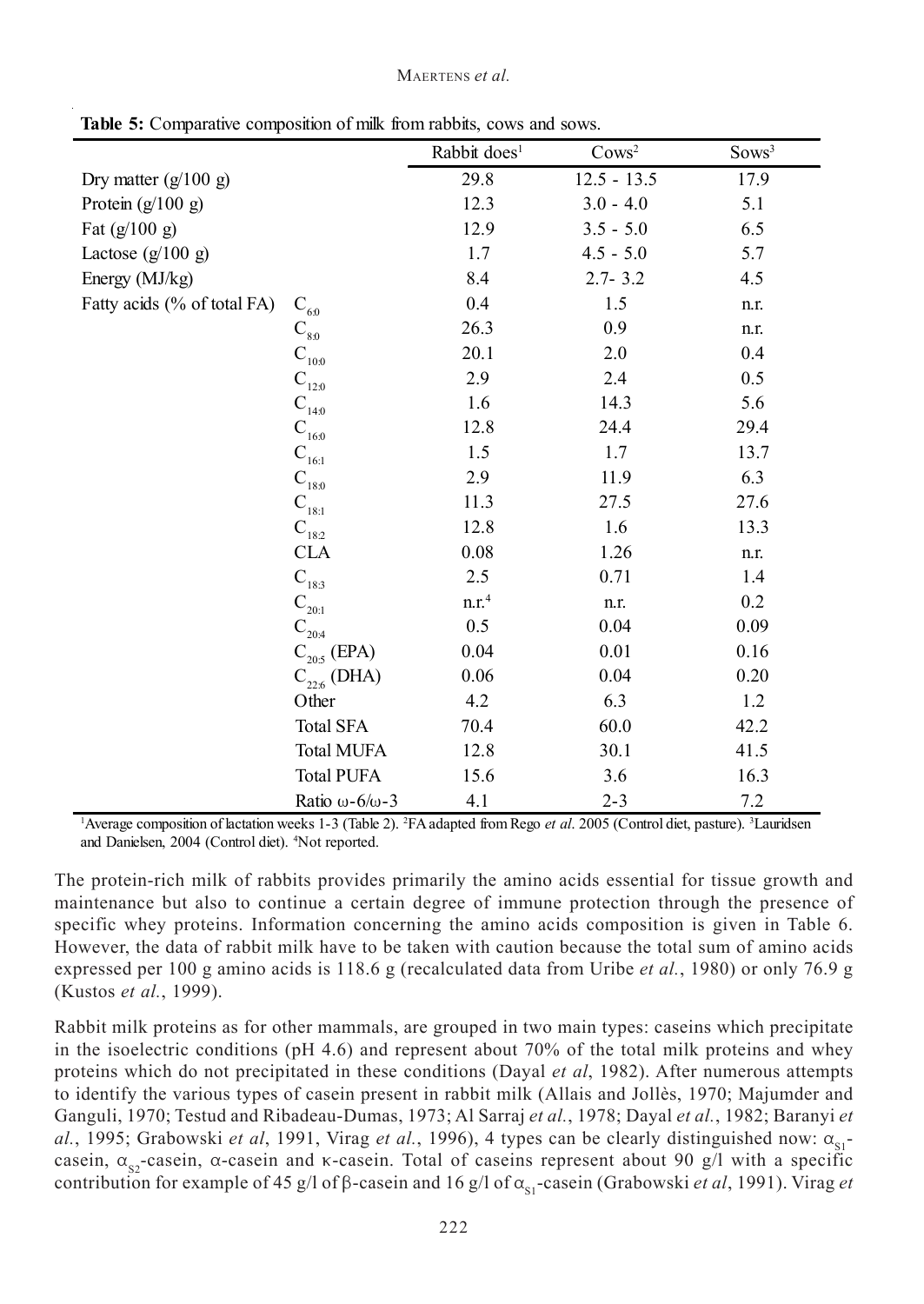$a$ . (1996) mentioned a micelles size of skimmed rabbit milk varying from 210 to 230  $\mu$ m in relation with the 8 patterns of  $\alpha_{\rm s}$ -caseins observed in the milk of New Zealand White does. One of the functions of the k-casein is the formation, stabilisation and aggregation of the micelles (Gerencsér *et al*, 2002). In addition some hydrolysed fractions of  $\alpha_s$ , and  $\beta$ -casein have a clear antibacterial activity which most probably participate in the protection of digestive tract of suckling kits (Baranyi *et al.*, 2003).

The main types of whey proteins are  $\alpha$ -lactalbumin, tranferrin, serum albumin, whey acidic protein (WAP) and immunoglobulins (Baranyi *et al*; 1995). Transferrin is present at 17 to 23 g/l (Jordan and Morgan, 1970) and is an iron binding protein identical to the serum transferrin (Baker *et al.*, 1968) which has no immunological reaction with the classical lactoferrin (Lyster, 1967). This specificity explains for example why Masson and Hermann (1971) failed to find lactoferrin in the rabbit milk in an extensive study of lactoferrin in different species conducted with an immuno-methodology. Despite its identity with serum transferrin, the milk transferrin is almost exclusively synthesised and secreted in the mammary gland (Jordan and Morgan, 1970). This protein has an *in vitro* antibacterial activity against *Escherichia coli*, but it is not clear if this function is still active *in vivo* in the kits digestive tract (Baker *et al.*, 1968).

As previously mentioned, other whey main proteins detected in rabbit milk are serum albumins (4-5 g/l), different lactalbumins, WAP (15 g/l) (Jordan and Morgan, 1970; Grabowski *et al*, 1991; Baranyi *et al.*, 1995) and different immunoglobulins but no protein resembling to the cow  $\beta$ -lactoglobulin (the main whey protein in cow milk) was detected (Lyster, 1967). Nevertheless this affirmation disagrees with the results of Stambolova and Gachev (1972) which have identified a rabbit whey protein with an electrophoretic pattern identical to that of the bovine  $\beta$ -lactoglobulin.

The y-globulin concentration is around 10  $g/l$  and increases in milk during lactation (Jordan and Morgan, 1970; Maertens *et al.*, 1994). According to Berthon and Salmon (1993), the specific immunoglobulins concentration decreases from colostrum to milk. They are represented mainly by the IgG form, which represents 95.2% of the total immunoglobulins of colostrum (30 g/l) and 98% of milk ones (5 g/l). The IgA represent a higher proportion in colostrum  $(4.7%)$  than in milk  $(2.0%)$ . In addition the presence of few IgM can be noticed in colostrum (0.1% of the total) but only traces are present in milk. During y-globulin secretion in the mammary gland, the initial serum IgA is modified and T-Chains are added (Asofsky and Small, 1967). The immunoglobulins present in the first suckled colostrum seem to be transferred to the kit serum (Goszinska *et al*, 1969). But later, absorption

|                  | $g/100$ g amino acid       |                  |               |                     | $g/100$ g amino acid |  |
|------------------|----------------------------|------------------|---------------|---------------------|----------------------|--|
| Amino acid       | Rabbit <sup>1</sup>        | Sow <sup>2</sup> | Amino acid    | Rabbit <sup>1</sup> | Sow <sup>2</sup>     |  |
| Lysine           | $9.0 - 7.6$                | 7.5              | Valine        | $8.0 - 5.9$         | 4.7                  |  |
| Methionine       | $3.0 - 1.6$                | 1.7              | Tryptophan    | $1.3 - 3$           | 1.4                  |  |
| Cysteine         | $\overline{\phantom{0}}^3$ | 1.5              | Arginine      | $6.4 - 4.8$         | 5.2                  |  |
| Histidine        | $5.3 - 2.3$                | 2.4              | Proline       | $3.2 - 3$           | 11.3                 |  |
| Phenylalanine    | $4.9 - 3.3$                | 3.9              | Glycine       | $1.5 - 3.7$         | 2.8                  |  |
| Tyrosine         | $6.2 - 2.6$                | 4.2              | Glutamic acid | $25.0 - 12.7$       | 21.6                 |  |
| <b>Threonine</b> | $7.3 - 4.1$                | 3.9              | Aspartic acid | $8.1 - 4.0$         | 7.9                  |  |
| Isoleucine       | $4.2 - 3.6$                | 3.8              | Serine        | $5.6 - 6.1$         | 5.2                  |  |
| Leucine          | 11.9-8.9                   | 8.8              | Alanine       | $7.7 - 5.7$         | 3.2                  |  |

**Table 6:** Amino acid composition of rabbit and sow milk.

<sup>1</sup>Left values from Uribe *et al.* (1980); right values from Kustos *et al.* (1999). <sup>2</sup>According to Darragh and Moughan (1998). <sup>3</sup>Traces for Uribe *et al*. (1980) and not determined by Kustos *et al.* (1999).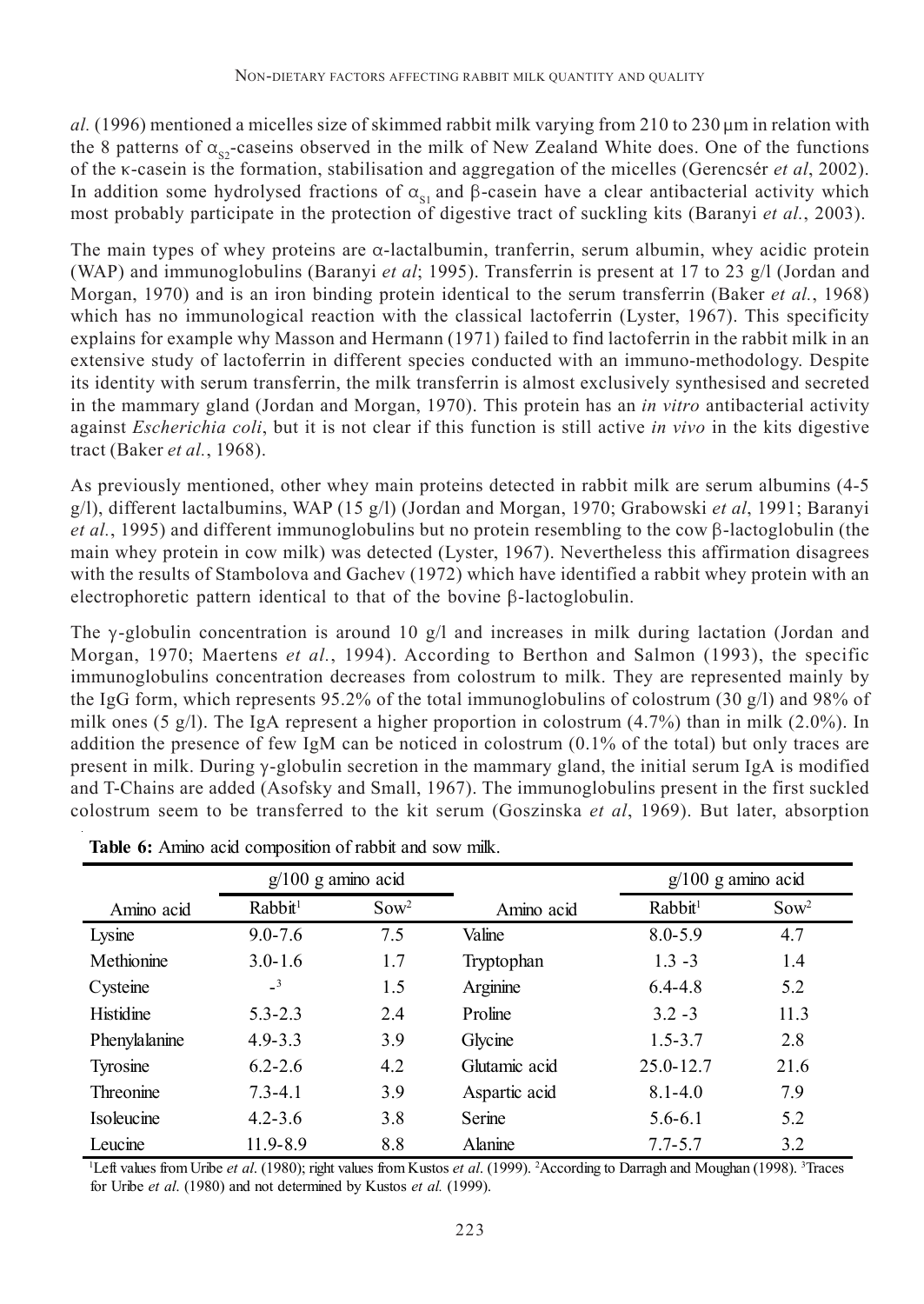throught the intestinal epithelial cells of the kits in direction of blood is generally stopped inside the enterocytes (Krahenbuhl and Campiche, 1969).

The immunisation of does against specific agents such as *E. coli* or *Vibrio cholerae* induce the presence of specific IgA antibodies in the milk during the whole lactation (Yoshiyama and Brown, 1987; Milon and Camguilhem, 1989). These IgA can be immediately locally active in the kit digestive tract. But their short half-life (3 days) makes them ineffective after weaning (Milon and Camguilhem, 1989).

Also prolactin and growth hormone binding proteins have been identified in rabbit milk (Postel-Vinay *et al.*, 1991) as well as thyroid hormones (Slebodzinski and Gawecka, 1983). In addition a lot of active enzymes are detectable in rabbit milk (Hellung-Larsen, 1968).

### **Mineral content**

The ash content of rabbit milk (Table 3) increases from about 1.8% during the first weeks of the lactation till 2.4% in the 4<sup>th</sup> and 5<sup>th</sup> week of the lactation. This increase can partly be ascribed to the drying up of the does and as consequence of the higher dry matter content with declining milk yield. Rabbit milk is rich in calcium although its concentration varies according to the source (Table 7). Also sodium and potassium concentration is high compared to sow milk (Darragh and Moughan, 1998). Since lactose and sodium are two of the main constituents concerned in maintaining the constancy of the osmotic properties of milk it is not surprising that the low level of lactose in rabbit milk is compensated by a sodium concentration higher than in cow milk (Coates *et al.*, 1964). The reduction of milk lactose concentration observed after the lactation peak is clearly associated with a decrease of sodium and a correlative increase of potassium content because of the osmolarity regulation (Gachev, 1971a)

As for the major components, mineral composition changes substantially after lactation peak especially when does are concurrently pregnant and a very rapid drying up of their milk yield occurs. Calcium concentration and to a lesser extend phosphorus increase with progressing lactation stage (Lebas *et al.*, 1971; Perret *et al.* 1977; Kustos *et al.*, 1996) while the effect for potassium and sodium is less clear. Potassium concentration drops dramatically with decreasing milk yield according to Kustos *et al.* (1996) but this was not very outspoken in earlier work of Lebas (1971), Gachev (1971a) and El-Sayid *et al.* (1994). El Sayid *et al.* (1994) reported a gradual increase of the sodium content

|                 | Lebas et al.<br>(1971) | Perret et al.<br>(1977) | El-Sayid et al.<br>(1994) | Kustos et al.<br>(1996) | Kustos et al.<br>(1999) |
|-----------------|------------------------|-------------------------|---------------------------|-------------------------|-------------------------|
|                 |                        |                         |                           |                         |                         |
| Sodium          | 1.03                   | 0.82                    | 1.16                      | 0.84                    |                         |
| Potassium       | 1.98                   | 1.77                    | 1.68                      | 2.01                    |                         |
| Calcium         | 5.36                   | 3.64                    | 4.82                      | 2.76                    | 2.71                    |
| Magnesium       | 0.35                   |                         | 0.36                      |                         | 0.45                    |
| Phosphorus      | 3.28                   |                         | 2.61                      | 2.44                    |                         |
| Chlorine        |                        |                         | 0.66                      |                         |                         |
| $\mathsf{Zinc}$ | 0.02                   |                         |                           | 0.021                   | 0.034                   |
| Iron            |                        |                         |                           | 0.003                   | 0.003                   |
| Copper          |                        |                         |                           | 0.002                   | 0.002                   |
| Manganese       |                        |                         |                           | 0.0001                  | 0.0002                  |

**Table 7:** Mineral composition (g/kg milk) of rabbit milk<sup>1</sup>.

1 Average value determined during lactation (colostrum excluded).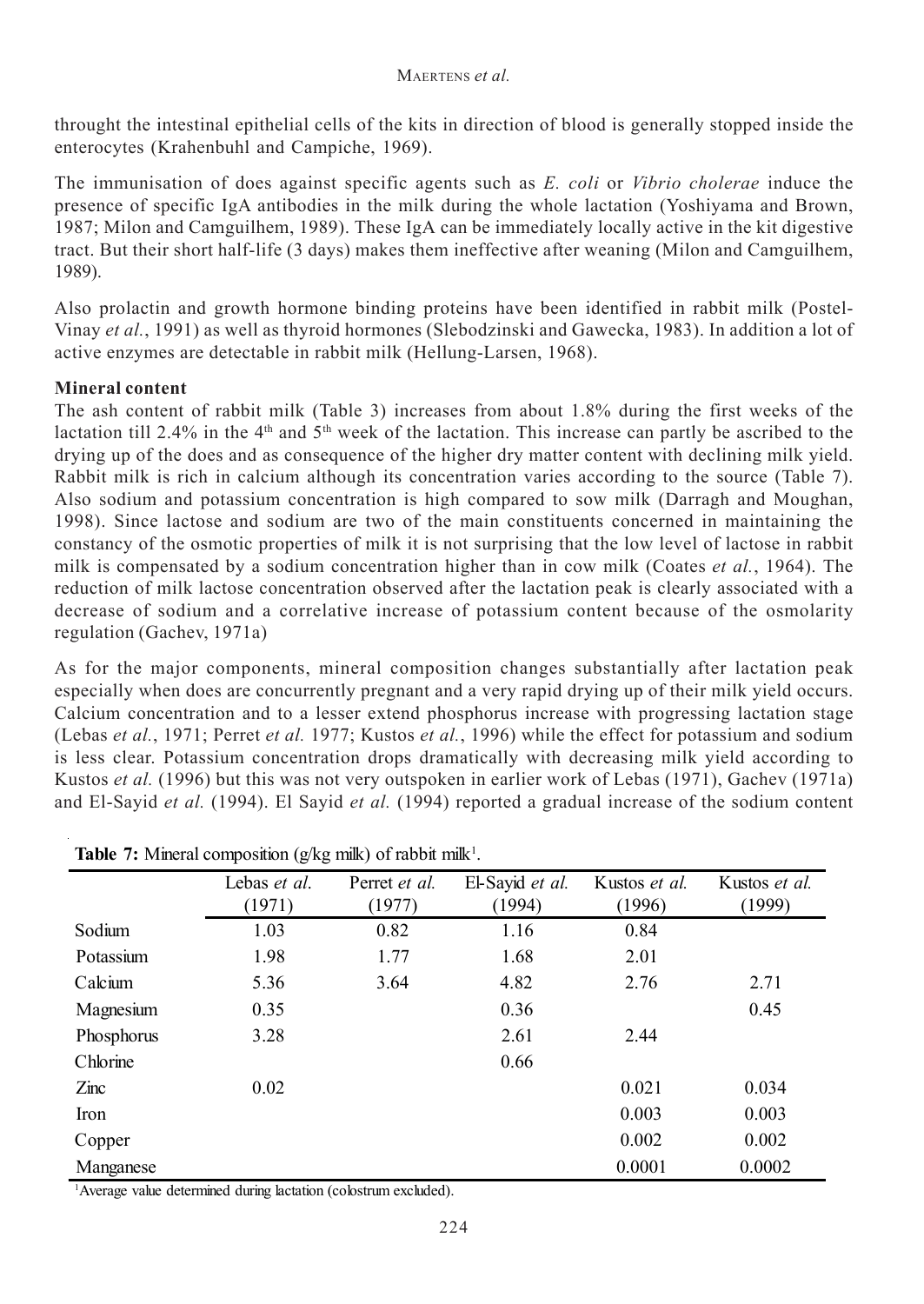while Lebas *et al.* (1971) and Kustos *et al.* (1996) mention a tendency to a higher content at the beginning and near the end of the lactation period. Magnesium content increases with lactation stage (Lebas *et al.*, 1971; Kustos *et al.*, 1999) while the microelements (zinc, copper, iron and manganese) decrease gradually in concentration as lactation progressed (Kustos *et al.*, 1996 and 1999). For example, Tarvydas *et al.* (1968) observed a reduction of iron content from 3.9-4.6 mg/l 3-4 days after kindling down to 2.3 mg/l on day 17.

Phosphorus concentration decreases in pregnant does at the end of the lactation period probably due to more phosphorus being derived to foetal growth (El-Sayid *et al.*, 1994; Kustos *et al.*, 1996). However, the pregnancy effect was much less clear in the work of El-Sayid *et al.*, (1994), because females were not remated immediately after parturition. Calvert *et al.* (1985) observed a rise in milk sodium and chlorine concentration and a decline in potassium and lactose during the milk accumulation 24 h after the last nursing.

## **Vitamin content**

Few data can be found about the vitamin content of rabbit milk. The research done by Coates *et al.* (1964) can therefore still be considered as basic information although only 1 or 2 samples per lactation day were analysed. Rabbit milk is richer than cow milk in all the water-soluble vitamins and vitamin A (Coates *et al.*, 1964). The high level of vitamin A in the colostrum (6-7  $\mu$ g/ml) was confirmed by El-Sayiad *et al.* (1994) and also the gradually decreasing levels as the lactation proceeds. This fits with the function of retinol being important for the kit eye development. Basic level of vitamin  $D_3$  is fairly low in milk (0.6 mg/l or 24 IU/l), but very sensitive to doe circulating vitamin  $D_3$  level, since a single injection of a massive vitamin  $D_3$  dose increases the milk vitamin  $D_3$  for minimum 5 days (Hidiroglou and Williams , 1985)

The following levels for biotin (0.45  $\mu$ g/ml), folic acid (0.30  $\mu$ g/ml), niacin (4.9  $\mu$ g/ml), pantothenic acid (14.5 µg/ml), riboflavin (4.6 µg/ml), thiamin (1.6 µg/ml), pyridoxine (B<sub>6</sub>) (3.6 µg/ml) and B<sub>12</sub> (0.07 µg/ml) were determined on the 18<sup>th</sup> day of the lactation (Coates *et al.*, 1964). However, some effects of stage of lactation were observed e.g. an increase for biotin between  $1<sup>st</sup>$  and  $40<sup>th</sup>$  day of lactation (multiplied by 2.7), and simultaneously a decrease of pyridoxine (divided by 6) (Gogeliya, 1970). More recently, Cole *et al.* (1983) determined comparable levels for folic acid and vitamin  $B_{12}$  as the aforementioned values.

### **Some other components**

It has been shown that rabbit milk has antibacterial effects (Canas-Rodriguez and Smith, 1966; Marounek *et al.*, 2002). When rabbit milk is added in cultures of rabbit caecal contents, a significantly decreased production of microbial metabolites was determined, whereas no inhibitory effect of a corresponding mixture of cow milk fat, casein and lactose was observed (Marounek *et al.*, 1999).

The bactericidal effect is linked to the short-chain FA ( $C_{80}$  and  $C_{100}$ ) which make that suckling rabbits are unique amongst other species in the contents of the stomach and small intestine that are almost completely sterile. This is a natural protection against the risks of the very high milk intake in only one meal a day. In rabbit milk triglycerides,  $C_{8:0}$  and  $C_{10:0}$  are mainly in the external position on the glycerol molecule while  $C_{160}$  is mainly in the central position (Demarne *et al.*, 1978; Christie, 1985). This explains the quickly hydrolysis in the stomach which enables their antibacterial role in this gut segment. In addition and as shown in the protein section, some proteic milk components have their own anti-bacterial activity such as  $\alpha_{s1}$  and  $\beta$ -casein fractions or transferrin, in addition to the classical immunoglobulins activity. However, rabbit milk contains only few orotic acid (0.5 mg/l, compared to the 18 mg/l of cow milk; Gajos and Krêzlewicz, 1974), a residue of arginine catabolism sometimes used in human medicine in diarrhoea control.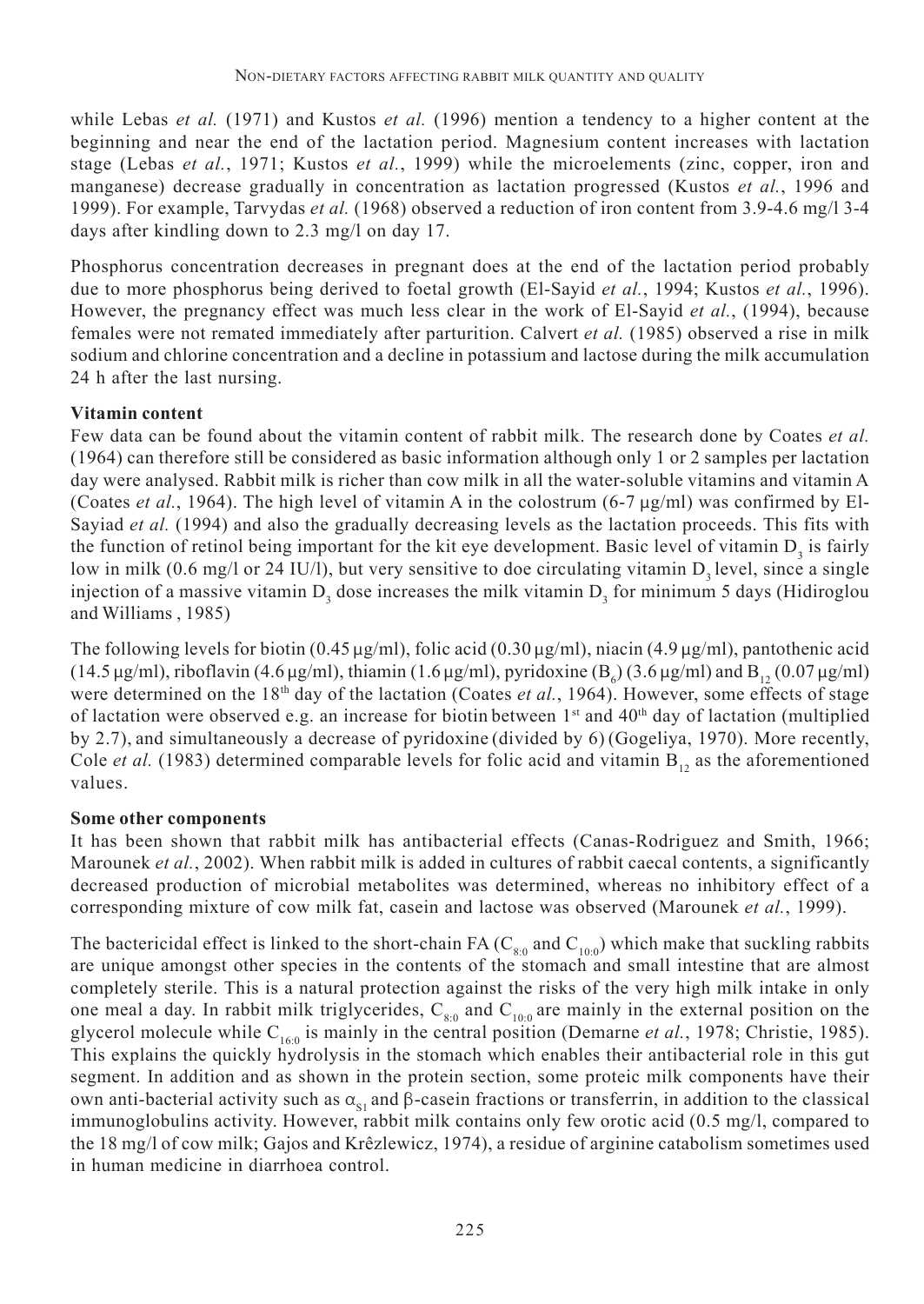Finally, rabbit milk can contain undesirable components transferred from contaminated diets or treatments. For example an effective transfer of ochratoxin A from plasma to milk has been demonstrated (Galtier *et al.*, 1977; Ferrufino-Guardia *et al.*, 2000). Also antibiotic residues are found in milk as has been demonstrated after a tilmicosin treatment of does (Saggiorato *et al.*, 2004).

#### **CONCLUSIONS**

Due to the time consuming determination of the milk yield and the divergent methodology used, published data concerning the production capacities of does are quite scarce and difficult to be compared. However, the production level of actual highly efficient hybrids used for commercial rabbit production can be situated around 250 g/d (or 60 g/d/kg LW). By consequence, during a 30 days lactation period, total milk yield exceeds 7 kg in multiparous does.

There are much more data available of the macro nutrient composition of rabbit milk. Both the macro composition as the fatty acid composition is widely different from cow or sow milk. Due to the high yield of does and their concentrated milk, at peak lactation protein output per kg LW and even per  $kg<sup>0.75</sup>$  exceeds those of Holstein cows.

Rabbit milk distinguishes from other milks by its extremely high content of short chain FA. Their antibacterial effects in the gut protect the kits against enteritis risks which are high due to the natural suckling behaviour (only one daily quantitatively rich meal).

The non-nutritional factors having the largest impact on the milk yield are the lactation stage, the number of suckling kits, the gestation overlapping degree (rapid decline after 17-20 days of gestation), the parity order and heat stress (through feed intake depression for the later factor). However, due to the common practise of equalizing the litter size at parturition, commercial strains are capable to express their maximal yield aptitude.

Milk production has had little attention in selection programs in spite of its large importance in kit survival and post-weaning growth.

**Acknowledgment:** The authors are very grateful to Andre Vermeulen for the help with literature search and data treatment.

#### **REFERENCES**

- Allais C., Jollès P., 1970. Comparative electrophoretical studies of human and rabbit caseins. *Int. J. Bioch., 1, 546-552.*
- Al Sarraj K., White D.A., Mayer, R.J.,1978. Purification and properties of casein from mammary gland of lactating rabbits. *Int. J. Biochem., 9, 269-277.*
- Asofsky R., Small P.A., 1967. Colostral immunoglobulin-A: synthesis in vitro of T-chain by rabbit mammary gland. *Science, 158, 932-933.*
- Baker E., Schaw D. C., Morgan, E. H., 1968. Isolation and characterization of rabbit serum and milk transferrins. Evidence for difference in sialic acid content only. *Biochem. Easton, 7, 1371-1378.*
- Baranyi M., Brignon G., Anglage P., Ribadeau-Dumas B., 1995. New data on the protein of rabbit (Oryctolagus cuniculus) milk. *Comp. Biochem. Physiol.B Biochem. Mol. Biol., 111, 407-415.*
- Baranyi M., Thomas U., Pellegrini A., 2003. Antibacterial activity of casein-derived peptides isolated from rabbit. *J Dairy Res. , 70, 189-97*.
- Berthon P., Salmon H., 1993. Facteurs immunitaires des sécrétions mammaires. *In:* Biologie de la lactation*, Martinet J. &*

*Houdebine L.M. (ed.), INRA Editions Paris, 389-414*.

- BioProtein Technologies, 2006. Science about rabbit*. http:// www.bioprotein.com/gb/science.htm*
- Bolet G., Esparbié J., Falières J., 1996. Relations entre le nombre de foetus par corne utérine, la taille de portée à la naissance et la croissance pondérale des lapereaux. *Ann. Zootech., 45, 185- 200.*
- Bõsze Zs., Houdebine L.M., 2006. Application of rabbits in biomedical research: a review. *World Rabbit Sci., 14, 1-14.*
- Calvert D.T., Knight C.H., Peaker M., 1985. Milk accumulation and secretion in the rabbits. *Quarterly J. Exp. Phys. Cognate Med. Sci., 70, 357-363.*
- Calvert D. T., Knight, C. H., 1982. Rate of milk secretion during the long suckling interval in the rabbit*. J. Physiol., 334, 65-66.*
- Canas-Rodriguez A., Smith H.W., 1966. The identification of the antimicrobial factors of the stomach content of suckling rabbits. *Biochem. J., 100, 79-82.*
- Carey E.M., Dils R., 1972. The pattern of fatty acid synthesis in lactation rabbit mammary gland studied *in vivo. Biochem. J., 126, 1005-1007*.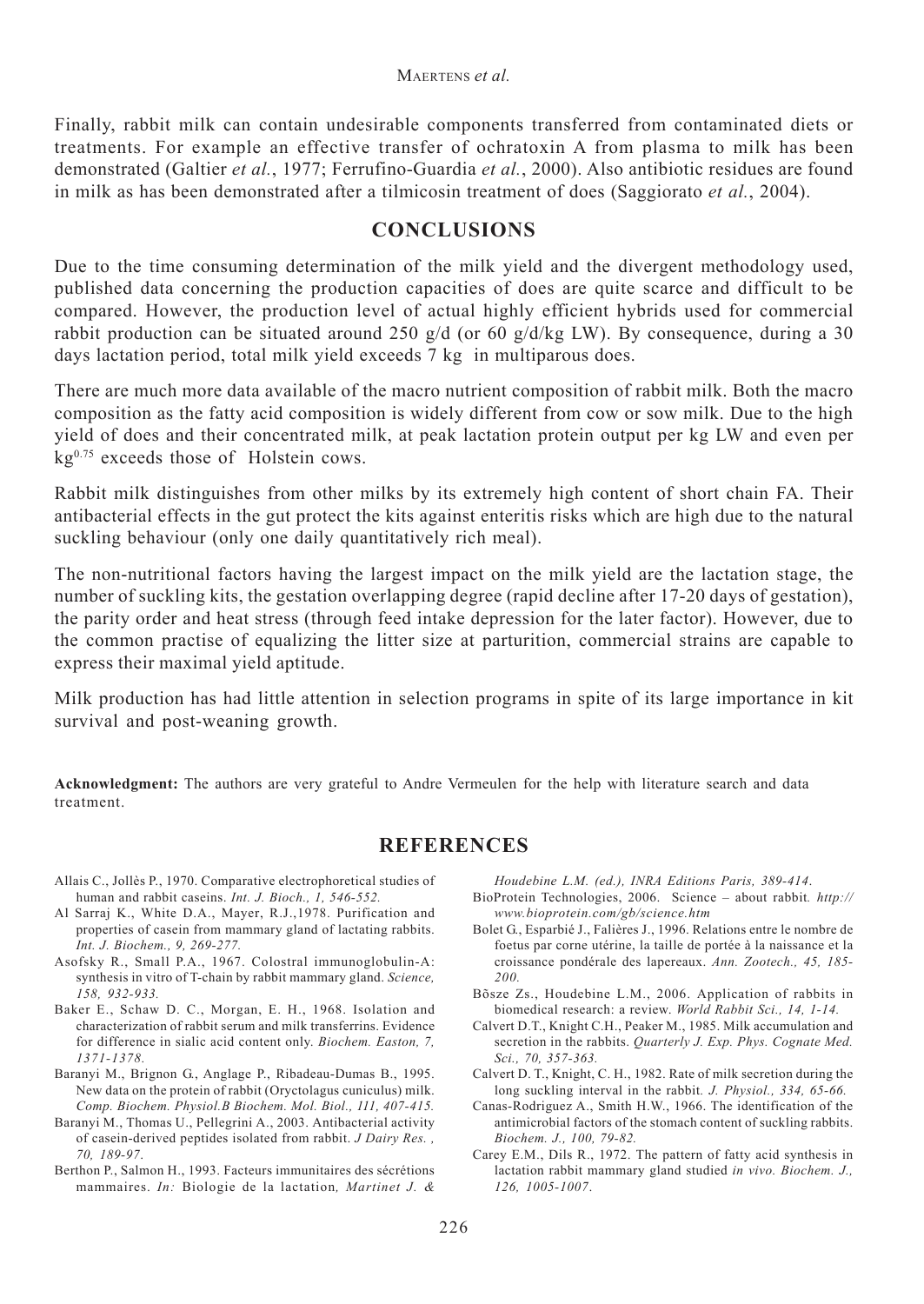- Casado C., Piquer O., Cervera C., Pascual J.J., 2006. Modelling the lactation curve of rabbit does: Towards a model including fit suitability and biological interpretation. *Livestock Prod. Sci., 99, 39-49.*
- Castellini C., Dal Bosco A., Cardinali R., Mugnai C., Sciascia E., 2006. Effect of dietary N-3 fatty acids on the composition of doe's milk and tissues of suckling rabbits. *World Rabbit Sci., 14(sp),54.*
- Castro F.O., Limonta J., Rodriguez A., Aguirre A., de la Fuente J., Aguilar A., Ramos B., Hayes O., 1999. Transgenic rabbits for the production of biologically-active recombinant proteins in the milk. *Genetic Analysis, 15, 79-87.*
- Christ B., Lange K., Jeroch H., 1996. Effect of dietary fat content and fatty acid composition of does milk. In Proc.: *6th World Rabbit Congr., Toulouse, France, Vol 1, 135-138.*
- Christie W.W., 1985. Structure of the triacyl-sn-glycerols in the plasma and milk of the rat and rabbit. *J. Dairy Res., 52, 219- 222.*
- Coates M.E., Gregory M.E., Thompson S.Y., 1964. The composition of rabbit's milk. *Br. J. Nutr., 18, 583-586.*
- Cole C.B., Scott K.J., Henschel M.J., Coates M.E., Ford J.E., Fuller R., 1983. Trace nutrient binding proteins in milk and the growth of bacteria in the gut of infant rabbits. *Br. J. Nutr., 49, 231-240.*
- Connor W.E., Lin D.S., 1967. Origin of the milk cholesterol in rabbit and guinea pig. *Am. J. Physiol., 213, 1353-1358.*
- Coudert P., Lebas F., 1985. Production et morbidité des lapines reproductrices 1/ Effets du rationnement alimentaire avant et pendant le première gestation. *Ann. Zootech., 34, 31-48.*
- Cowie A.T., 1968. Lactation in the rabbit. *Natl. Inst. Res. Dairying, Rep. 1968, 84.*
- Cross B.A., 1952. Nursing behaviour and the milk ejection reflex in rabbits*. J. Endocrinol., 8, XIII-XIV.*
- Darragh A.J., Moughan P.J., 1998. The composition of colostrums and milk. *In: Verstegen M.W.A., Moughan P.J., Schrama J.W. (eds), The lactating sow, Wageningen Pers, The Netherlands, pp.3-21.*
- Dayal R., Hurlimann J., Suard Y.M., Kraehenbuhl J.P., 1982. Chemical and immunochemical characterization of caseins and the major whey proteins of rabbit milk. *Biochem J. , 201, 71–79.*
- Demarne Y., Lhuillery C., Pihet J., Martinet L. Flanzy J., 1978. Comparative study of triacylglycerol fatty acids in milk fat from two leporidae species: rabbit (*Oryctolagus cuniculus*) and hare (*Lepus europaeus). Comp. Biochem. Physiol., 61B, 223-226.*
- De Blas J.C., Taboada E., Mateos G.G., Nicodemus N., Méndez J., 1995. Effect of substitution of starch for fiber and fat in isoenergetic diets on nutrient digestibility and reproductive performance of rabbits. *J. Anim. Sci., 73, 1131-1137.*
- De Blas J.C., Taboada E., Nicodemus N., Campos R., Piquer J., Méndez J., 1998. Performance response of lactating and growing rabbits to dietary threonine content. *Anim. Feed Sci. Technol., 70, 151- 160.*
- El-Sayiad G.H.A., Habeeb A.A.M., El Maghawry A.M., 1994. A note on the effects of breed, stage of lactation and pregnancy status on milk composition of rabbits. *Anim. Prod., 58, 153- 157.*
- Fan J., Watanabe T., 2003. Transgenic rabbits as therapeutic protein bioreactors and human disease models. *Pharmacology & Therapeutics,99, 261-282.*
- Fernández-Carmona J., Cervera C., Sabater C., Blas E., 1995. Effect of diet composition on the production of rabbit breeding does housed in a traditional building and at 30°C. *Anim. Feed Sci. Technol., 52, 289-297.*
- Fernández-Carmona J., Santiago S., Alqedra I., Cervera C., Pascual J.J., 2000. Effect of lucerne-based diets on the reproductive performance of rabbit does at high environmental temperatures. *In Proc.: 7th World Rabbit Congr., Valencia, Spain, C, 203- 208.*
- Fernández-Carmona J., Blas E., Cervera C., Pascual J.J., 2006. The measure of milk rabbit. *World Rabbit Sci., 14(sp), 58.*
- Ferrufino-Guardia E.V., Tangni E.K., Larondelle Y., Ponchaut S., 2000. Transfer of ochratoxin A during lactation: exposure of suckling via the milk of rabbits does fed a naturallycontaminated feed. *Food Addit. Contam., 17, 167-175.*
- Fleischhauer H., Schlolaut W., Lange K., 1985. Influence of number of teats on rearing performance of rabbits. *J. Appl. Rabbit Res., 8, 174-176.*
- Fortun-Lamothe L., Bolet G., 1995. Les effets de la lactation sur les performances de reproduction chez la lapine. *INRA, Prod. Anim., 8, 49-56.*
- Fortun-Lamothe L, Lebas F., 1996. Effects of dietary energy level and source on foetal development and energy balance in concurrently pregnant and lactating primiparous rabbit does. *Anim. Sci., 62, 615-620.*
- Fortun-Lamothe L., Bolet G., 1998. Relations entre le format, l'évolution des réserves corporelles et les performances de reproduction chez la lapine primipare: comparaison de deux types génétiques. In Proc.: 7*èmes Journ. Rech. Cunicole, Lyon, ITAVI Ed., Paris, 27-30.*
- Fortun-Lamothe L., Gidenne T., 2000. The effects of size of suckled litter on intake behaviour, performance and health status of young and reproducing rabbits. *Ann. Zootech., 49, 517-529.*
- Fortun-Lamothe L., Sabater F., 2003. Estimation de la production laitière à partir de la croissance des lapereaux. In Proc.: *10<sup>ème</sup> Journ. Rech. Cunicole, Paris, ITAVI Ed., Paris, 69-72.*
- Fortun-Lamothe L., Gidenne T., Lapanouse A., De Dapper J., 2000. Technical note: an original system to separately control litter and female feed intake without modification of the mother-young relations. *World Rabbit Sci., 8, 177-180.*
- Fraga M.J., Lorente M., Carabano M., De Blas J.C., 1989. Effect of diet and of remating interval on milk production and milk composition of the doe rabbit. *Anim. Prod., 48, 459-466.*
- Gachev E. P., 1971a. Changes in osmotically active milk components during lactation. *C.R. Acad. Bulgare Sci., 24, 543-546.*
- Gachev E.P., 1971b. Diurnal change in the rate of milk formation. *C.R. Acad. Bulgare Sci.*, *24, 1567-1570.*
- Gajos E., Krezlewicz H., 1974. Estimation of orotic acid in milk and milk products. *Przeglad mleczarski, 23 (3 suppl. 1), 7-9.*
- Galtier P., Baradat C., Alvinerie, E.M., 1977. Etude de l'élimination d'ochratoxine A par le lait chez la lapine. *Ann. Nutr. Aliment., 31, 911-918.*
- Garreau H., Piles M., Larzul C., Baselga M., Rochambeau H. De, 2004. Selection of maternal lines: last results and prospects. *Proc. 8th World Rabbit Congress, Puebla, Mexico, 14-25.*
- Gerencsér A., Barta E., Boa S., Kastanis P., Bösze Z., Whitelaw C. B. A., 2002. Comparative analysis on the structural features of the 5' flanking region of kappa-casein genes from six different species. *Genet. Sel. Evol. 34 , 117-128*.
- Gogeliya A. K., 1970. Levels of group B vitamins in rabbits'milk during lactation. *Nauch. Trudy nauchno-issled. Inst. Pushnogo Zverovod. Krolikovod., 9, 103-107.*
- Godzinska H., Osinska M., Slopek S., 1969. Immunoelectrophoretic studies on blood serum, colostrum and milk of animals of different species in their ontogenetic development. I. Immunoelectrophoretic analysis of blood serum, colostrum and milk of rabbit and sheep. *Arch. Immun. Therap. expl., 18, 305- 314.*
- Grabowski H., Le Bars D., Chene N., Attal J., Maliénou-N'Gassa R., Puissant C., Houdebine L.M., 1991. Rabbit Whey Acidic Protein concentration in milk, serum, mammary gland extract and culture medium. *J. Dairy Sci., 74, 4143-4154.*
- Gyovai M., Szendrö Zs., Maertens L., Biró-Németh E., Radnai I., Matics Zs., Gerencsér Zs., Princz Z., Horn P., 2004. Effect of the rearing method on the performance of rabbit does (Preliminary results). *Proc. 8th World Rabbit Congress, Puebla, Mexico, 281-*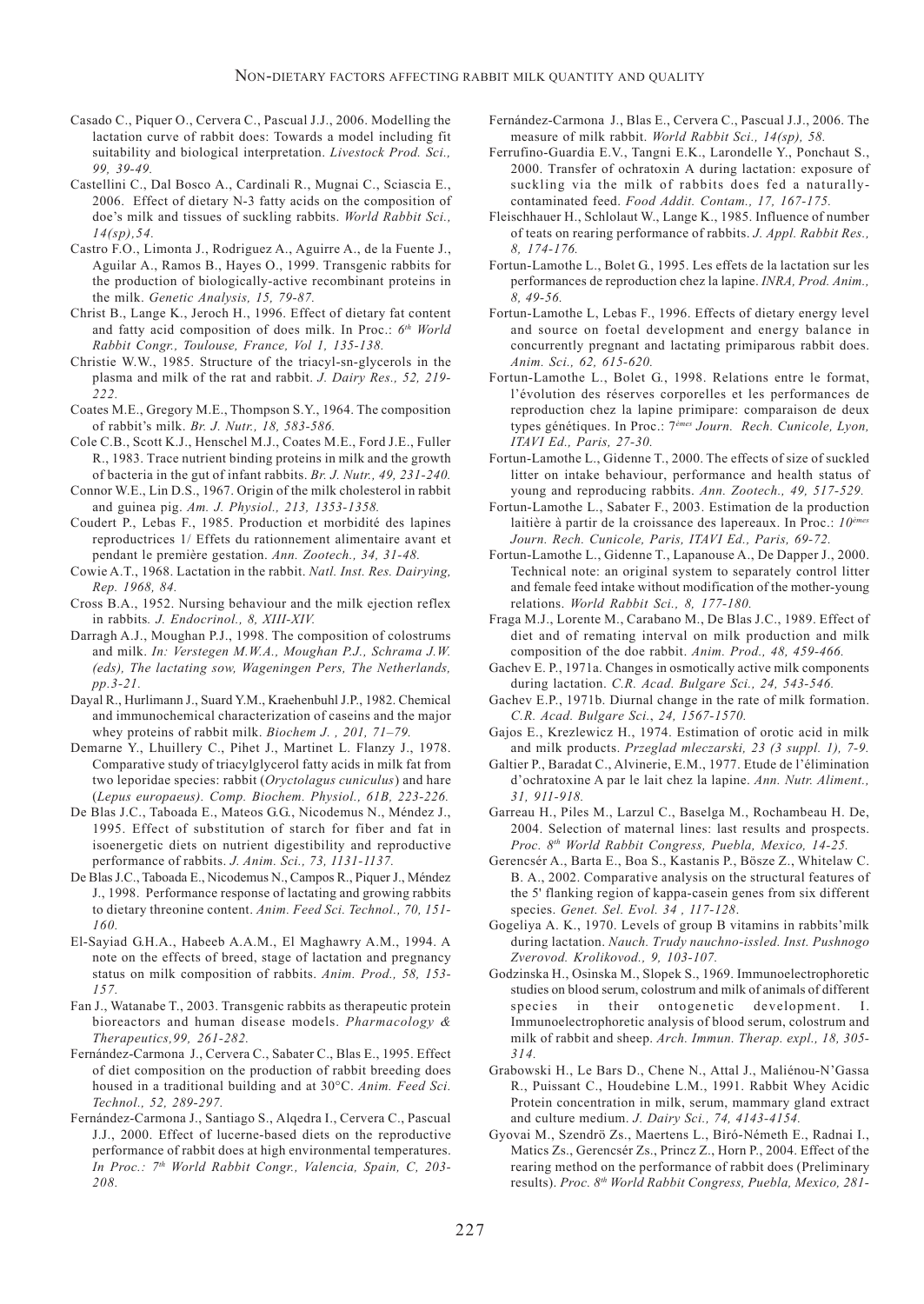*287.*

- Hall A.J., 1971. Fatty acid composition of rabbit (*Oryctolagus cuniculus*) milk fat through lactation*. Int. J. Biochem., 2, 414- 418.*
- Hellung-Larsen P., 1968. Lactate dehydrogenases of colostrum and milk from different species in relation to cellular content. *Comp. Biochem. Physiol., 27, 703-708.*
- Hidiroglou M., Williams C. J.,1985. Mammary transfer of vitamin D3 in rabbit doe. *Int. J. Vitam. Nutr. Res., 55, 35-39.*
- Hoy S., Selzer D., 2002. Frequency and time of nursing in wild and domestic rabbits housed outdoors in free range. *World Rabbit Sci., 10, 77-84.*
- Hudson R., Schaal B., Martínez-Gómez M., Distel H., 2000. Motheryoung relations in the European rabbit: physiological and behavioural locks and keys*. World Rabbit Sci., 8, 85-90.*
- Jones C.S., Parker D.S., 1978. Uptake of substrates for milk-fat synthesis by lactating-rabbit mammary gland. *Biochem. J., 174, 291-296.*
- Jordan S. M., Morgan E. H., 1970. Plasma protein metabolism during lactation in the rabbit. *Am. J. Physiol., 219, 1549-1554.*
- Kay J.K., Weber W.J., Moore C.E., Bauman D.E., Hansen L.B., Chester-Jones H., Crooker B.A., Baumgard L.H., 2005. Effects of week of lactation and genetic selection for milk yield on fatty acid composition in Holstein cows. *J. Dairy Sci., 88, 3886- 3893.*
- Khalil M.H., 1994. Lactational performance of Giza White rabbits and its relation with pre-weaning litter traits. *Anim. Prod., 59, 141-145.*
- Khalil M.H., Mehaia M.A., Al-Homidan A.H., Al-Sobayil K.A., 2005. Genetic analysis for milk yield and components and milk conversion ratio in crossing of Saudi rabbits with V-line. *World Rabbit Sci., 13, 52-53.*
- Kowalska D., Bielanski P., 2006. Effect of supplemental dietary fat for rabbits on milk composition and rearing performance of young rabbits. *World Rabbit Sci., 14(sp),63.*
- Kraehenbuhl J. P., Campiche M., 1969. Les stades initiaux de l'absorption intestinale d'anticorps chez le porc, le rat et le lapin nouveau-nés. *J. Microscopy, 8, 64a.*
- Kustos K., Szendrö Zs., Csapó J., Biró H., Radnai I., Biró-Németh E., Bálint Á., 1996. Effect of lactation stage and pregnancy status on milk composition. In Proc.: *6th World Rabbit Congr., Toulouse, France, 2, 187-190.*
- Kustos K., Papp Z., Szendrö Zs., Bálint A., 1999. Effect of environmental temperature and restricted feeding on composition of rabbit milk. In Proc.: *2nd Int. Conf. on Rabbit Production in Hot Climates. In: Cahiers Options Méditerranéennes, 41, 19-24.*
- Lauridsen C., Danielsen V., 2004. Lactational dietary fat levels and sources influence milk composition and performance of sows and their progeny. *Livestock Prod. Sci., 91, 95-105.*
- Lebas F., 1968. Mesure quantitative de la production laitière chez la lapine *Ann. Zootech., 17, 169-182.*
- Lebas F., 1969. Alimentation lactée et croissance pondérée du lapin avant sevrage. *Ann. Zootech., 18, 197-208.*
- Lebas F., 1970. Description d'une machine à traire les lapines *Ann. Zootech., 19, 223-228.*
- Lebas F., 1971. Composition chimique du lait de lapine, évolution au cours de la traite et en fonction du stade de la lactation. *Ann. Zootech., 20, 185-191.*
- Lebas F., 1972. Effet de la simultanéité de la lactation et de la gestation sur les performances laitières chez la lapine. *Ann. Zootech., 21, 129-131.*
- Lebas F., 1976. Relations entre la forme de courbe de lactation maternelle et la croissance des lapereaux. Etude sur 975 courbes individuelles. In Proc.: *1rst World Rabbit Congr., Dijon, France, Communic., 9, 4.*
- Lebas F., 1987. Influence de la taille de la portée et de la production

laitière sur la quantité d'aliment ingérée par la lapine allaitante. *Reprod. Nutr .Dévelop., 27 (1 B), 207-208.*

- Lebas F., Besancon P., Abouyoub A., 1971. Composition minérale du lait de lapine. Variations en fonction du stade de lactation. *Ann. Zootech., 20, 487-495.*
- Lebas F., Lamboley B., Fortun-Lamothe L., 1996. Effects of dietary energy level and origin (starch vs oil) on gross and fatty acid composition of rabbit milk. In Proc.: *6th World Rabbit Congr., Toulouse, France, 1, 223-226.*
- Lukefahr S., Hohenboken W.D., Cheeke P.R., Patton N.M., 1983. Characterization of straightbred and crossbred rabbits for milk production and associative traits. *J. Anim. Sci., 57, 1100-1107.*
- Lukefahr S., Cheeke P.R., Patton N.M., 1996. Heritability of milk production and 21-day litter weight and litter size in purebred and crossbred rabbits using an animal model *.* In Proc.: *6th World Rabbit Congr., Toulouse, France, 2, 319-324.*
- Lyster R.L.J., 1967. Whey proteins of rabbit's milk. *Natl. Inst. Res. Dairying, Report, 97*
- Maertens L., De Groote G., 1988. The influence of the dietary energy content on the performances of post-partum breeding does. In Proc.: *4th World Rabbit Congr., Budapest, Hungary, 3, 42-53.*
- Maertens L., De Groote G., 1990. Comparison of feed intake and milk yield of does under normal and high ambient temperature. *J. Appl. Rabbit Res., 13, 159 -162.*
- Maertens L., De Groote G., 1991. The nutrition of highly productive rabbit does and kits before weaning. *Revue de l'Agriculture, 44, 725-737.*
- Maertens L., Van Renterghem R., De Groote G., 1994. Effects of dietary inclusion of Paciflor® (*Bacillus* CIP 5832) on the milk composition and performances of does and on caecal and growth parameters of their weanlings. *World Rabbit Sci., 2, 67-73.*
- Maertens L., Aerts J.M., De Brabander D.L., 2005. Effet d'un aliment riche en acides gras omega-3 sur les performances et la composition laitière des lapines et la viabilité de leur descendance. *Proc. 11èmes Journ. Rech. Cunicole, Paris, ITAVI Ed., Paris, 205-208.*
- Maertens L., Vanacker J., De Coninck J., 2006. Milk yield and milk composition of 2 commercial hybrids and a selected strain fed a high- energy lactation diet. *Proc. 18th Hungarian Conference on Rabbit Production, Kaposvar 24 May 2006, 35-41.*
- Majumder G. C., Ganguli N. C.,1970. An appraisal of caseins from different species of animals by starch gel electrophoresis. *Indian J. Dairy Sci., 23, 179-187.*
- Marcus G.E., Shum T.F., Goldman S.L., 1990. A device for collecting milk from rabbits. *Lab. Anim. Sci., 40, 219-221.*
- Marounek M., Fievez V., Mbanzamihigo L., Demeyer D., Maertens L., 1999. Age and incubation time effects on in vitro caecal fermentation pattern in rabbits before and after weaning. *Arch. Anim. Nutr., 52, 195-201.*
- Marounek M., Skøivanová V., Savka O., 2002. Effect of caprilic, capric and oleic acid on growth of rumen and rabbit caecal bacteria. *J. Anim. Feed Sci., 11, 507-516.*
- Masson P.L., Heremans, J.F., 1971. Lactoferrin in milk from different species. *Comp. Biochem. Physiol., 39(1B), 119-129.*
- Matics Zs., Szendrö Zs., Hoy St., Nagy I., Radnai I., Biró-Németh E., Gyovai M., 2004. Effect of different management methods on the nursing behaviour of rabbits*. World Rabbit Sci., 12, 95-108.*
- McNitt J., Moody G. L., 1988. Milk intake and growth rates of suckling rabbits. *J. Appl. Rabbit Res., 11, 117-119.*
- McNitt J.I., Lukefahr S.D., 1990. Effect of breed, parity, day of lactation and number of kits on milk production of rabbits. *J. Anim. Sci., 68, 1505-1512.*
- Milon A., Camguilhem R., 1989. Essais de protection des lapereaux sevrés contre l'entérite à *Escherichia coli* O103: vaccination des mères avec un vaccin inactivé*. Rev. Med. Vet., 140, 389- 395.*
- Mohamed M.M.A., Szendrö Zs., 1992. Studies on nursing and milk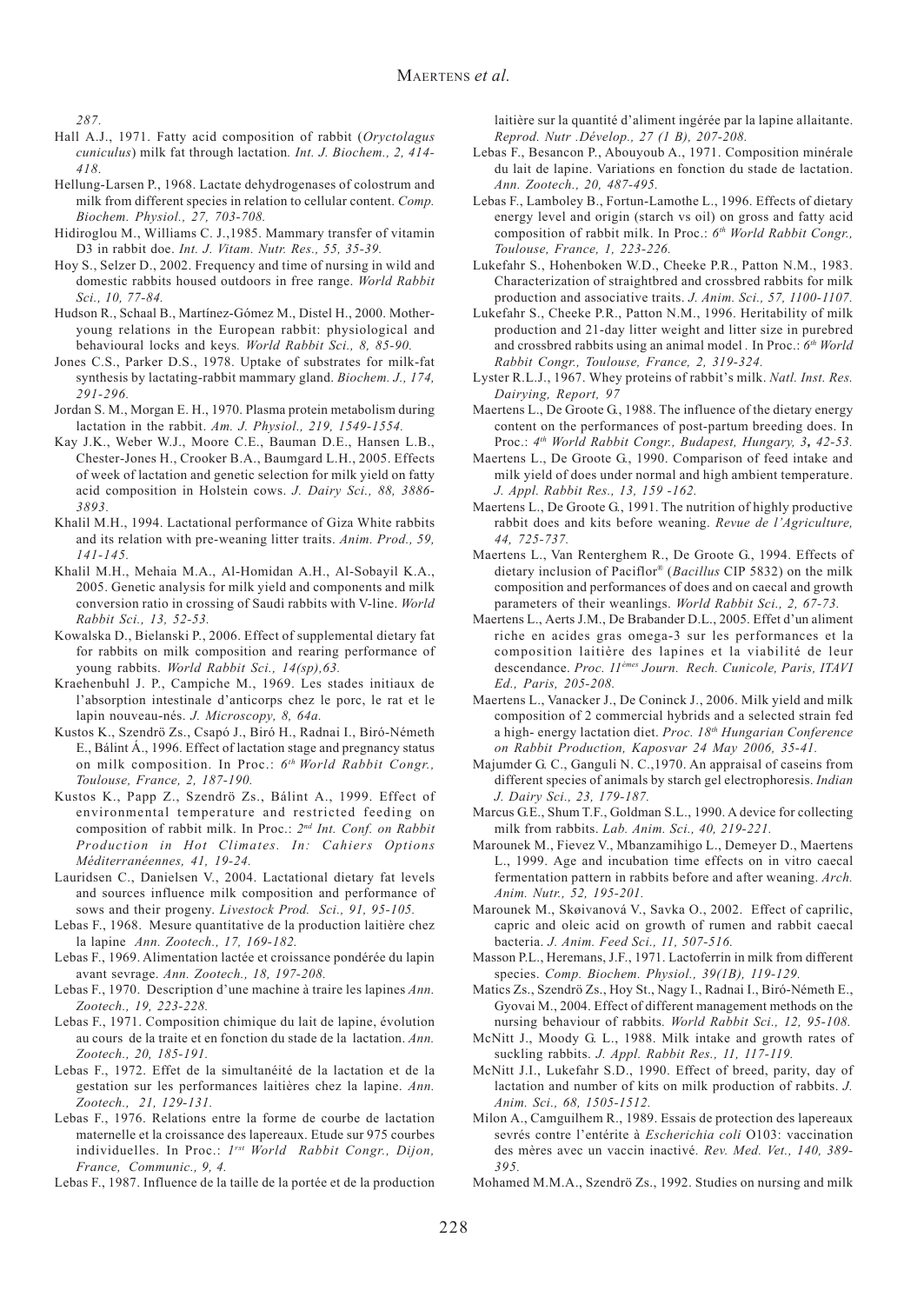production of does and milk intake and suckling behaviour of their kits. *J. Appl. Rabbit Res., 15, 708-716.*

- Ouhayoun J., Gidenne T.,Demarne, Y., 1985. Evolution postnatale de la composition en acides gras des lipides du tissu adipeux et du tissu musculaire chez le lapin en régime hypolipidique. *Reprod. Nutr. Develop., 25, 505-519.*
- Parigi Bini R., Xiccato G., 1998. Energy metabolism and requirements. *In: De Blas and Wiseman (Eds.), The nutrition of the Rabbit, CABI Publishing, Wallingford, UK, pp.103- 131.*
- Partridge G.G., Allen S.J., 1982. The effects of different intakes of crude protein on nitrogen utilization in the pregnant and lactating rabbit. *Anim. Prod., 35, 145-155*.
- Partridge G.G., Fuller M.F., Pullar J.D., 1983. Energy and nitrogen metabolism of lactating rabbits. *Brit. J. Nutr., 49, 507-515.*
- Partridge G.G., Lobley G.E., Fordyce R.A., 1986a. Energy and nitrogen metabolism of rabbits during pregnancy, lactation, and concurrent pregnancy and lactation. *Brit. J. Nutr., 56, 199-207.*
- Partridge G.G., Daniels Y., Fordyce R.A., 1986b. The effects of energy intake during pregnancy in doe rabbits on pup birth weight, milk output and maternal body composition change in the ensuing lactation. *J. Agric. Sci., Camb., 107, 697-708.*
- Pascual J.J., Cervera C., Blas E., Fernández–Carmona J., 1996. Milk yield and composition in rabbit does using high fat diets. *Proc. 6th World Rabbit Congr. Toulouse, France, Vol 1, 259-262.*
- Pascual J.J., Sebastian A., I., Cervera C., Blas E., Fernández-Carmona J., 1998. Effets de la substitution de l'orge par de l'huile de soja sur les performances des lapines allaitantes : premiers résultats *Proc. 7émes Journ. Rech. Cunicole, Lyon, France, ITAVI Ed., Paris, 167-174*
- Pascual J.J., Cervera C., Blas E., Fernández-Carmona J., 1999a. Effect of high fat diets on the performance, milk yield and milk composition of multiparous rabbit does. *Anim. Sci., 68, 151- 162.*
- Pascual J.J., Tolosa C., Cervera C., Blas E., Fernández-Carmona J., 1999b. Effect of diets with different digestible energy content on the performance of rabbit does. *Anim. Feed Sci. Technol., 81, 105-117*.
- Pascual J.J., Cervera C., Fernández-Carmona J., 2000a. The effect of dietary fat on the performance and body composition of rabbits in their second lactation. *Anim. Feed Sci. Technol., 86, 191- 203.*
- Pascual J.J., Fonfria M.J., Alqedra I., Cervera C., Fernández–Carmona J., 2000b. Use of lucerne-based diets on reproductive rabbit does. In Proc.: *7th World Rabbit Congr., Valencia, Spain, Vol. C, 379-384.*
- Pascual J.J., Motta W., Cervera C., Quevedo F., Blas E. and Fernández-Carmona J., 2002a. Effect of dietary energy source on the performance and perirenal fat thickness evolution of primiparous rabbit does. *Anim. Sci., 75, 267-279.*
- Pascual J.J., Cervera C., Fernández–Carmona J., 2002b. A feeding programme for young rabbit does based on lucerne. *World Rabbit Sci. 10, 7-13*.
- Pascual J.J., Cervera C., Blas E., Fernández-Carmona J., 2003. Highenergy diets for reproductive rabbit does: effect of energy source. *Nutrition Abstracts and Reviews, 73 (5), 27R-39R.*
- Perret J. P., Dorier A., Bacques C., 1977. Etude de l'évolution de la nature des triglycérides du lait pendant les trois premières semaines de lactation, chez la lapine normale ou tarie précocement. *Ann. Biol. Anim. Biochem. Biophys., 17, 153-163.*
- Petersen J., Buscher K., Lammers H.J., 1989. Das Sauge- und Saugverhalten von Kaninchen und die Milchaufnahme. *Proc. 6. Arbeitstagung über Haltung und Krankheiten der Kaninchen, Pelztiere und Heimtiere, Celle, 59-67.*
- Postel-Vivay M.C., Belair L., Kayser C., Kelly P.A., Djiane J., 1991. Identification of prolactin and growth hormone binding proteins in rabbit milk. *Proc. Natl. Acad. Sci. USA, 88, 6687-*

*6690.*

- Rafai P., Papp Z., 1984. Temperature requirement of does for optimal performance. *Arch. Exper. Vet. Med., Leipzig, 38, 450-457.*
- Rafay J., Chrenek P., Vašièek D., Vašièková K., Süvegová k., Jurèik R., Chrastinová L., Dragin S., 2004. Lactation and growth intensity of transgenic rabbits. *Proc. 8th World Rabbit Congr., Puebla, Mexico, 133-136.*
- Rego O.A., Rosa H.J.D., Portugal P.V., Franco T., Vouzela C.M., Borba A.E.S., Bessa R.J.B., 2005. The effects of supplementation with sunflower oils on the fatty acid profile of milk fat from grazing cows*. Anim. Res., 54, 17-24.*
- Rochambeau de H., 1998. La femelle parentale issue des souches expérimentales de l'INRA: évolutions génétiques et perspectives. *Proc. 7émes Journ. Rech. Cunicole, Lyon, France, ITAVI Ed., 3-14.*
- Rochambeau de H., Tudela F., Chabert J., 1988. Some results about number of teats in 3 strains of rabbits. *Proc. 4th World Rabbit Congr., Budapest Hungary, Vol. 2, 261-268.*
- Rommers J.M., 2004. Breeding of young female does. *Proc. 8th World Rabbit Congr., Puebla, Mexico, 1518-1531.*
- Rommers J.M., Kemp B., Meijerhof R., Noordhuizen J.P.T.M., 2001. The effect of litter size before weaning on subsequent body development, feed intake, and reproductive performance of young rabbit does. *J. Anim. Sci., 79, 1973-1982*.
- Rommers J.M., Meijerhof R., Noordhuizen J.P.T.M., Kemp B., 2002. Relationships between body weight at first mating and subsequent body development, feed intake, and reproductive performance of rabbit does. *J. Anim. Sci., 80, 2036-2042.*
- Rommers J.M., Meijerhof R., Noordhuizen J.P.T.M., Kemp B., 2004. Effect of body weight and age at first insemination on performances during subsequent reproduction in rabbit does. *Reprod. Nutr. Develop, 44, 321-332.*
- Saggiorata M., Pradella G., Fedrizzi G., Menotta S., Scandurra S., Anfossi P., Casarotti M., Giovanardi D., 2004. Excretion of tilmicosin in milk of rabbits after subcutaneous administration. *In Proc. 8th World Rabbit Congr., Puebla, Mexico, 620-6251.*
- Schley P., 1975. Kaninchenmilk-Zusammensetzung und Probennahme. *Tierärztliche Wochenschrift, 88, 171-173.*
- Slebodzinski A. B., Gawecka A., 1983. Passage of thyroid hormone into milk in rabbits. *Endocrinol. exp., 17, 253-254.*
- Smith S., Watts R., Dils, R., 1968. Quantitative gas-liquid chromatographic analysis of rodent milk triglycerides. *J. Lipid Res., 9, 52-57.*
- Stambolova M.A., Gachev, E.P., 1972. On the protein fractions of milk whey. *C.R. Acad. Bulg. Sci., 25, 1145-1147*.
- Szendrö Zs., Holdas S., 1984. Relationship between the number of mamary glands and the production of female rabbits. In Proc.: *3th World Rabbit Congr., Rome, Vol. II, 141-148.*
- Szendrö Zs., Maertens L., 2001. Maternal effect during pregnancy and lactation in rabbits (a review). *Acta Agraria Kaposváriensis, 5 (2), 1-21.*
- Szendrö Zs., Szabó S. Kustos K., 1985. Studies on milk production, weight change and feed consumption of rabbit does during suckling period. In Proc.: *13th Conference on meat rabbit breeding, Nitra, 105-117 .*
- Szendrö Zs., Papp Z., Kustos K., 1999a. Effect of environmental temperature and restricted feeding on production of rabbit does. In Proc.: *2nd Int. Conf. on Rabbit Production in Hot Climates. In: Cahiers Options Méditerranéennes, 41, 11-17.*
- Szendrö Zs., Jovánczai Zs., Theau-Clement M., Radnai I., Biró-Németh E., Milisits G., 1999b. The effect of doe-litter separation on production performance in rabbit does and their kits. *World Rabbit Sci., 7, 165-169.*
- Szendrö Zs., Gyarmati T., Maertens L., Biró-Németh E., Radnai I., Milisits G., Matics Zs., 2002. Effect of nursing by two does on the performance of sucking and growing rabbits. *Anim. Sci., 74, 117-125.*